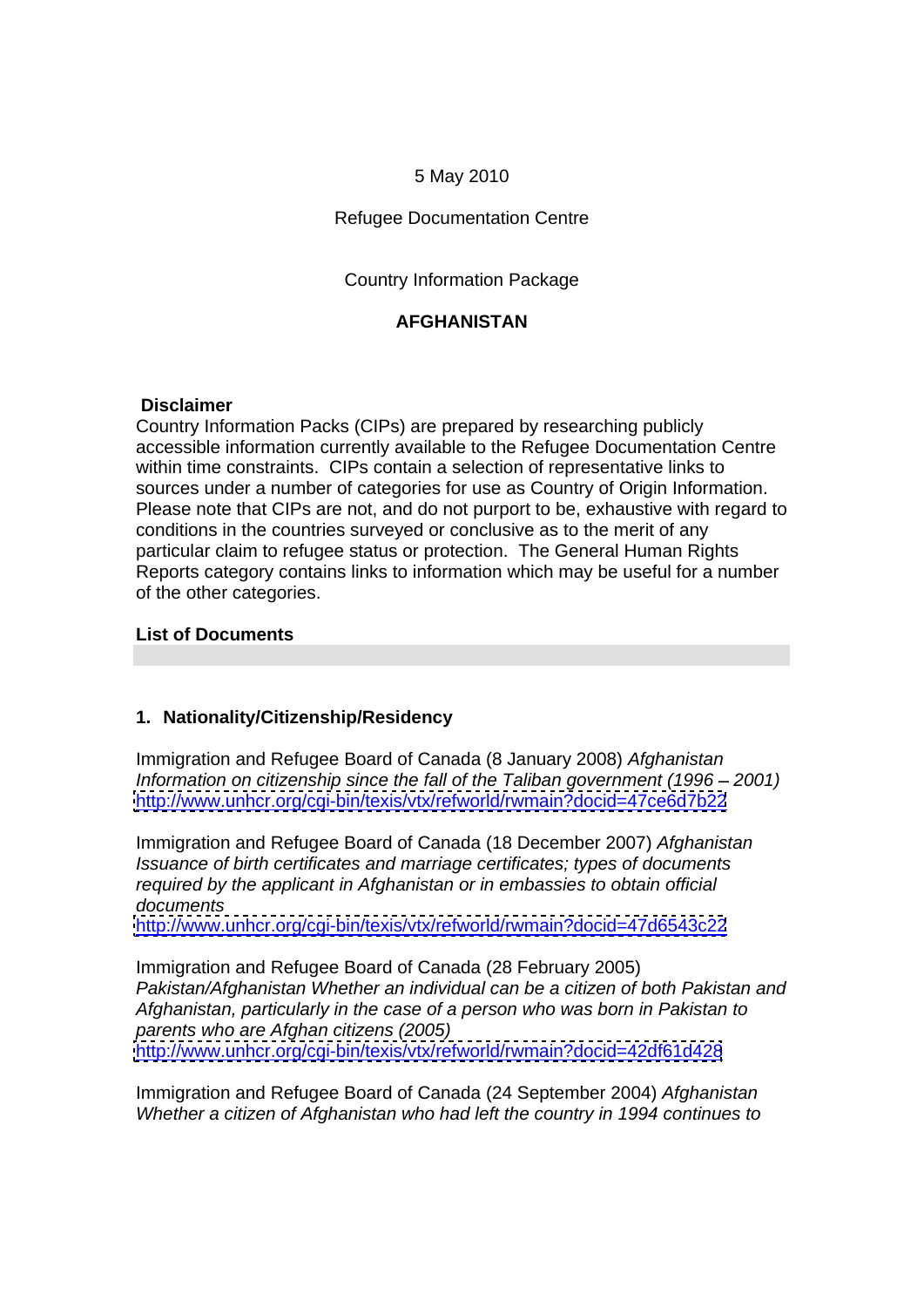retain his or her citizenship; if so, whether the spouse and children of such an individual, who are citizens of Ukraine, are able to access Afghan citizenship; if so, the procedure for acquisition of Afghan citizenship by spouses and children of Afghan citizens; whether the procedure is the same for males and females <http://www.unhcr.org/cgi-bin/texis/vtx/refworld/rwmain?docid=42df608a14>

Immigration and Refugee Board of Canada (18 December 2007) Afghanistan: Issuance of taskera (tazkira) inside or outside of Afghanistan; information contained in the document during the Taliban and post-Taliban period <http://www.unhcr.org/cgi-bin/texis/vtx/refworld/rwmain?docid=47d6543dc>

Immigration and Refugee Board of Canada (18 December 2007) Afghanistan The criteria and verifications used/established by passport offices in Afghanistan in order to issue a passport to individuals who do not possess identification <http://www.unhcr.org/cgi-bin/texis/vtx/refworld/rwmain?docid=47d6543b17>

Immigration and Refugee Board of Canada (13 December 2007) Afghanistan: Types of passports 1997-2007; issuance procedures, formats, colours, validity period

<http://www.unhcr.org/cgi-bin/texis/vtx/refworld/rwmain?docid=47d6543cb>

Immigration and Refugee Board of Canada (14 July 2006) Afghanistan: National identity documents issued by government authorities that are currently in circulation in Afghanistan including passports, tazkiras, birth and marriage certificates, and the voter registration card; descriptions of these documents; the procedures and requirements under which holders obtain(ed) them; the dates of their introduction or last issuance (May 2006) <http://www.unhcr.org/cgi-bin/texis/vtx/refworld/rwmain?docid=45f147d720>

Immigration and Refugee Board of Canada (1 October 2003) Afghanistan: Identity documents carried by Afghan citizens; ease or difficulty in obtaining these documents <http://www.unhcr.org/cgi-bin/texis/vtx/refworld/rwmain?docid=403dd224c>

Islamic Republic of Afghanistan (2005) Law of Citizenship <http://www.unhcr.org/cgi-bin/texis/vtx/refworld/rwmain/?docid=42d63de34>

Islamic Republic of Afghanistan (4 January 2004) Constitution of Afghanistan <http://www.unhcr.org/cgi-bin/texis/vtx/refworld/rwmain?docid=404d8a594>

## **2. Maps**

Afghanistan Information Management Services1 (2 July 2007) Kunduz City Map <http://www.aims.org.af/maps/urban/kunduz.pdf>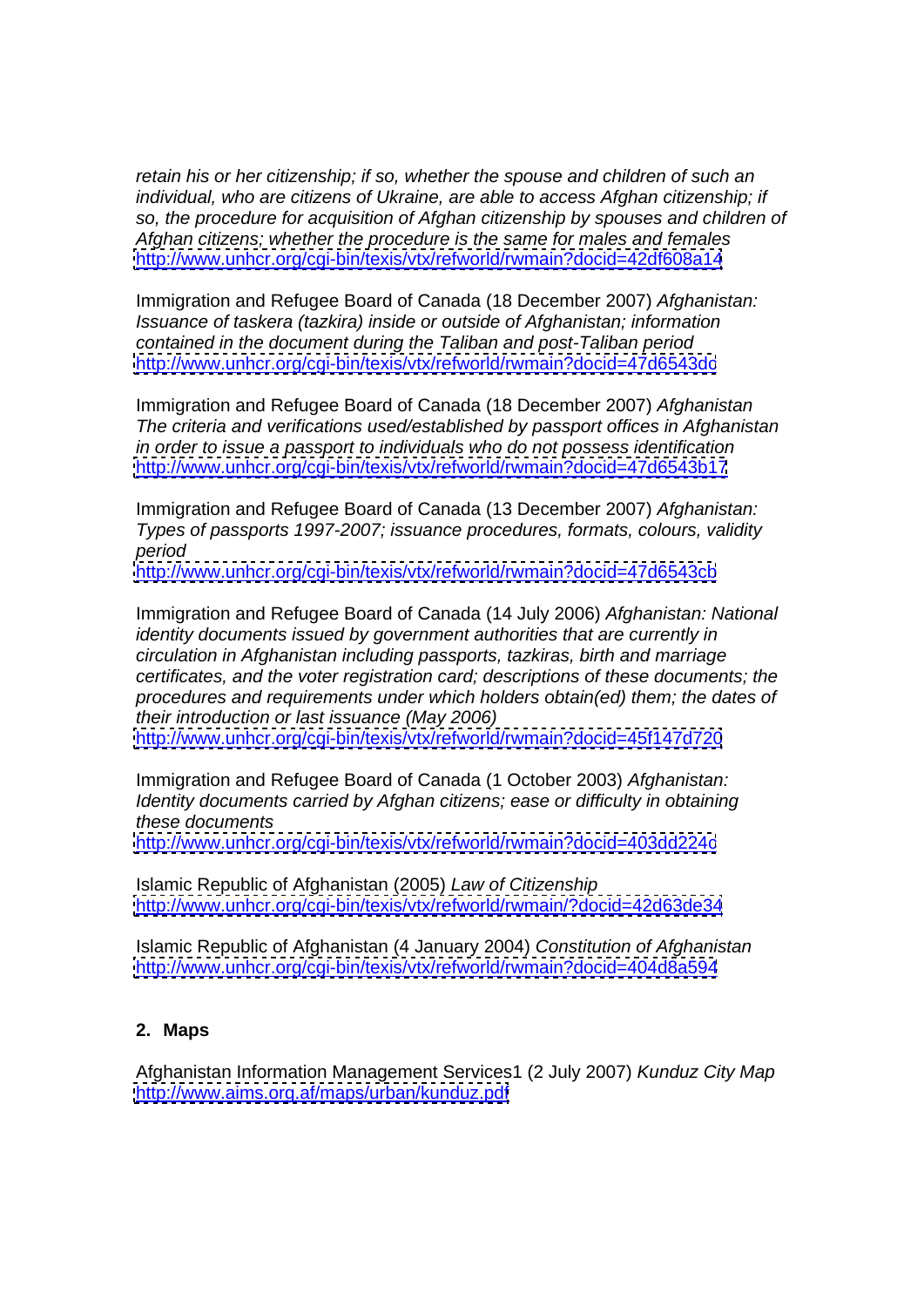Afghanistan Information Management Services (1 April 2007) Herat City Map <http://www.aims.org.af/maps/urban/hirat.pdf>

Afghanistan Information Management Services (1 April 2007) Jalalabad City Map <http://www.aims.org.af/maps/urban/jalalabad.pdf>

Afghanistan Information Management Services (20 December 2005) Kabul City Map

<http://www.aims.org.af/maps/urban/kabul.pdf>

UN Cartographic Section (October 2005) Afghanistan <http://www.un.org/Depts/Cartographic/map/profile/afghanis.pdf>

Afghanistan Information Management Services (4 August 2005) Kandahar City Map <http://www.aims.org.af/maps/urban/kandahar.pdf>

Afghanistan Information Management Services (30 March 2005) Mazari Sharif City Map

<http://www.aims.org.af/maps/urban/mazar.pdf>

Afghanistan Information Management Services (1 June 2004) Capital Region Map <http://www.aims.org.af/maps/national/regions/capital.pdf>

Afghanistan Information Management Services (1 June 2004) Central Highland Region Map

http:/[/www.aims.org.af/maps/national/regions/central.pdf](http://www.aims.org.af/maps/national/regions/central.pdf)

Afghanistan Information Management Services (1 June 2004) North East Region Map

[http://www.aims.org.af/maps/national/regions/north\\_east.pdf](http://www.aims.org.af/maps/national/regions/north_east.pdf)

Afghanistan Information Management Services (1 June 2004) North West Region Map

[http://www.aims.org.af/maps/national/regions/north\\_west.pdf](http://www.aims.org.af/maps/national/regions/north_west.pdf)

Afghanistan Information Management Services (1 June 2004) Southern Region Map

<http://www.aims.org.af/maps/national/regions/southern.pdf>

Afghanistan Information Management Services (1 June 2004) South East Region Map

[http://www.aims.org.af/maps/national/regions/south\\_east.pdf](http://www.aims.org.af/maps/national/regions/south_east.pdf)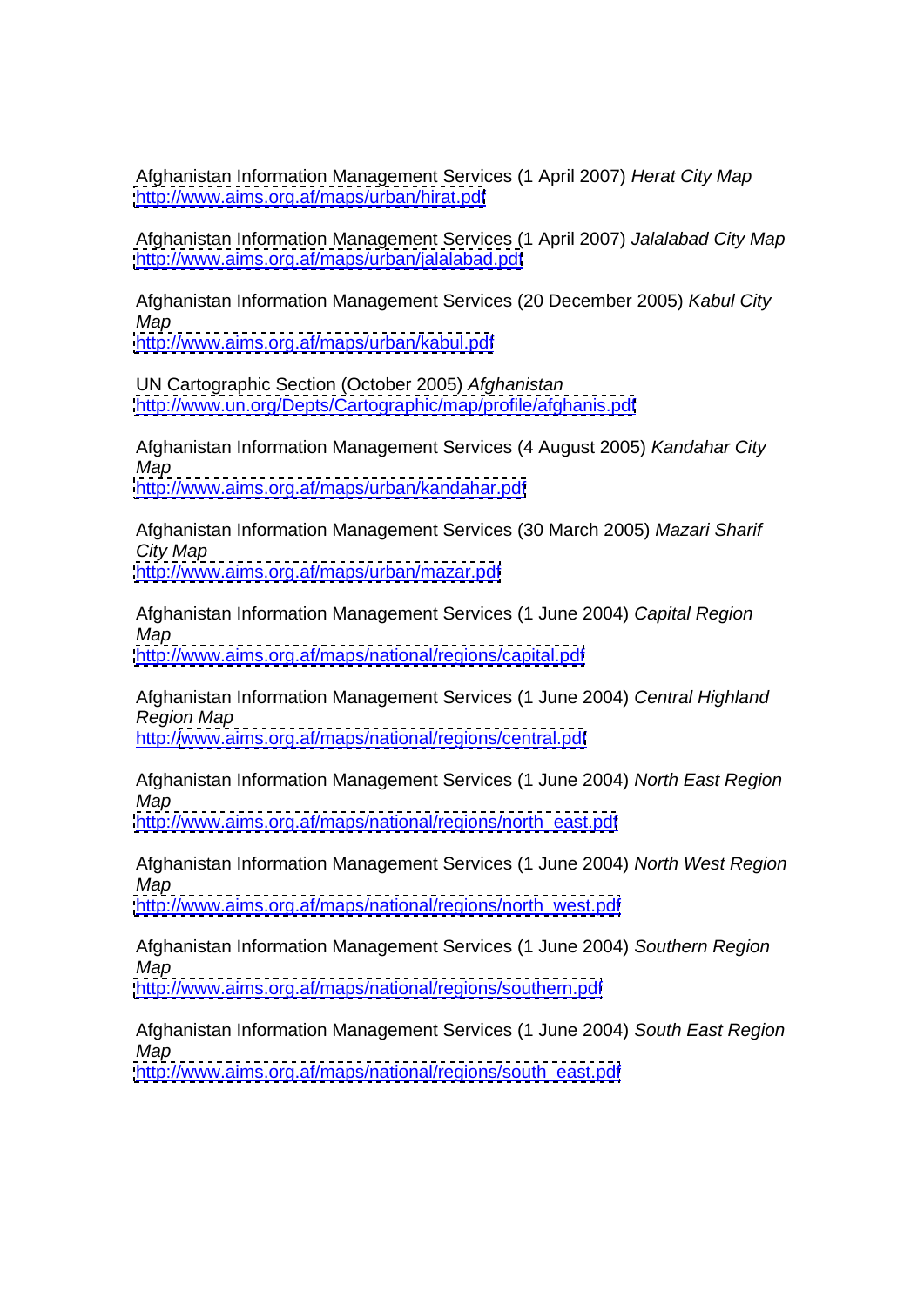Afghanistan Information Management Services (1 June 2004) Eastern Region Map

<http://www.aims.org.af/maps/national/regions/eastern.pdf>

Afghanistan Information Management Services (1 June 2004) Western Region Map

<http://www.aims.org.af/maps/national/regions/western.pdf>

# **3. Local Information/Language/Culture/Customs**

Britannica online (2008) Daily Life and Social Customs [http://www.britannica.com/EBchecked/topic/7798/Afghanistan/226137/Daily-life](http://www.britannica.com/EBchecked/topic/7798/Afghanistan/226137/Daily-life-) <and-social-customs>

BBC News (26 January 2008) Timeline: Afghanistan [http://news.bbc.co.uk/2/hi/south\\_asia/1162108.stm](http://news.bbc.co.uk/2/hi/south_asia/1162108.stm)

CIA (6 March 2008) The World Factbook - Afghanistan, <https://www.cia.gov/library/publications/the-world-factbook/geos/af.html>

Kwintesstial (Date Unknown) Language, Culture, Customs and Etiquette <http://www.kwintessential.co.uk/resources/global-etiquette/afghanistan.html>

Economist Intelligence Unit (January 2008) Country Report 2008 - Afghanistan [http://www.eiu.com/report\\_dl.asp?issue\\_id=1152919900&mode=pdf](http://www.eiu.com/report_dl.asp?issue_id=1152919900&mode=pdf)

Ethnologue: Languages of the World (2005) Languages of Afghanistan [http://www.ethnologue.com/show\\_country.asp?name=AF](http://www.ethnologue.com/show_country.asp?name=AF)

Immigration and Refugee Board of Canada (January 2008) Country Fact Sheet Afghanistan [http://www.irb](http://www.irb-) [cisr.gc.ca/en/research/publications/index\\_e.htm?docid=376&cid=11](cisr.gc.ca/en/research/publications/index_e.htm?docid=376&cid=11)

United Kingdom Foreign and Commonwealth Office (16 January 2008) Country Profile: Afghanistan

<http://www.fco.gov.uk/servlet/Front?pagename=OpenMarket/Xcelerate/ShowPag> <e&c=Page&cid=1007029394365&a=KCountryProfile&aid=1018965292998>

UNHCR (31 January 2008) Map of Assisted Voluntary Repatriation to Afghanistan 01 January 2007 <http://www.unhcr.org/cgi-bin/texis/vtx/refworld/rwmain?docid=47d78d5b2>

UNHCR (May 2007) Afghanistan 2005 Statistical Yearbook <http://www.unhcr.org/statistics/STATISTICS/464183592.pdf>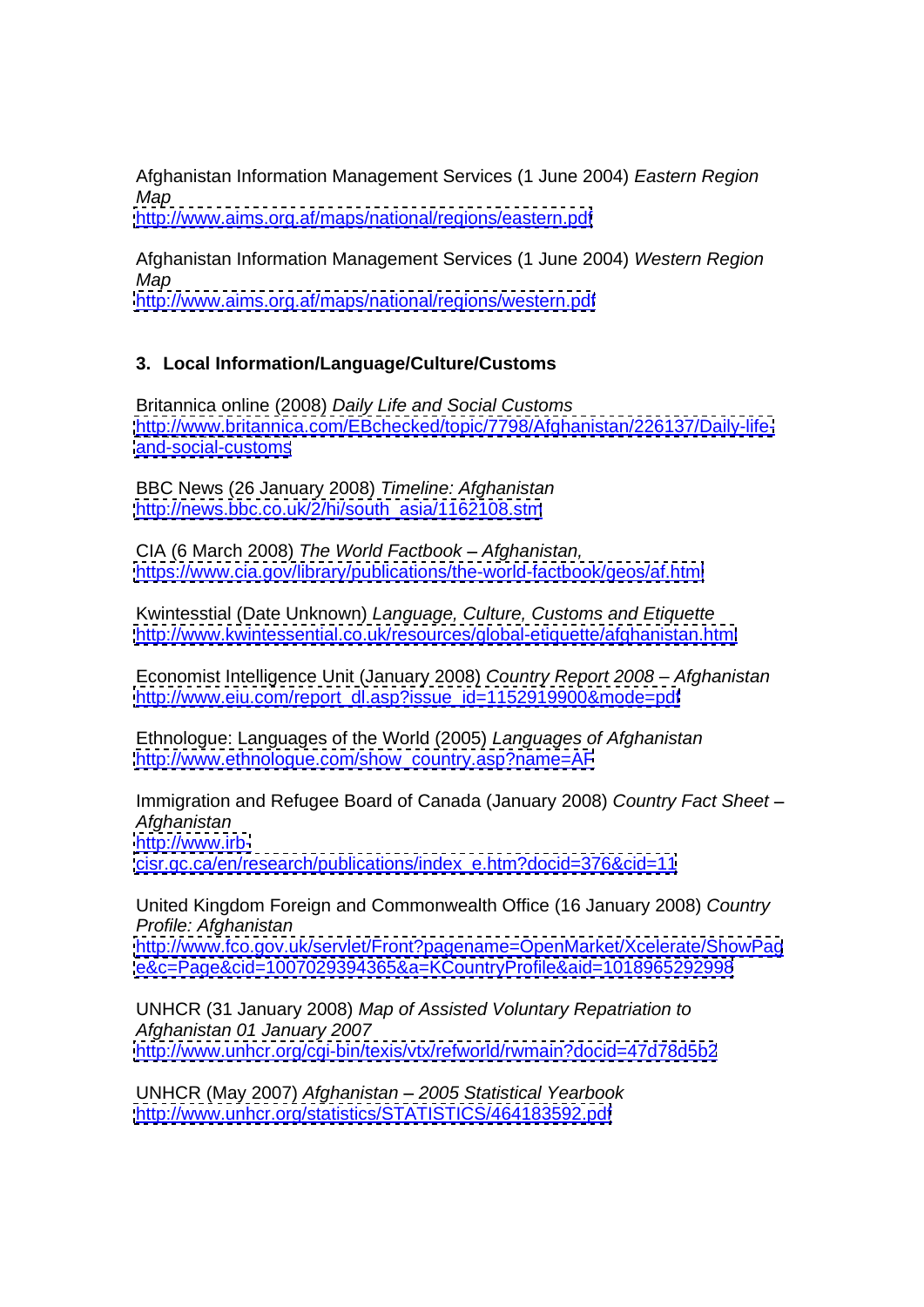UNHCR (31 January 2008) Map of Registered Afghans in Pakistan & Iran by Province of Origin in Afghanistan as of 31 January 2008 <http://www.unhcr.org/cgi-bin/texis/vtx/refworld/rwmain?docid=47d78c462>

UNHCR (31 January 2008) Map of Afghanistan - IDPs Assisted Return to their places of origin: January 2002 <http://www.unhcr.org/cgi-bin/texis/vtx/refworld/rwmain?docid=47da390b2>

UNHCR (31 January 2008) Map of Afghanistan - IDPs Assisted & Spontaneous Return to their places of origin: January 2007 - 31 January 2008 <http://www.unhcr.org/cgi-bin/texis/vtx/refworld/rwmain?docid=47da37852>

UNHCR (31 January 2008) Map of Afghanistan - IDPs Population Estimate (Individuals) by Camps and Settlements: January 2008 <http://www.unhcr.org/cgi-bin/texis/vtx/refworld/rwmain?docid=47da35b22>

UNHCR (31 October 2007) Map of Assisted Voluntary Repatriation to Afghanistan - by Province of Country of Asylum: Iran, October 2007 <http://www.unhcr.org/cgi-bin/texis/vtx/refworld/rwmain?docid=47551f252>

UNHCR (31 October 2007) Map of Assisted Voluntary Repatriation to Afghanistan - by Province of Country of Asylum: Pakistan, October 2007 <http://www.unhcr.org/cgi-bin/texis/vtx/refworld/rwmain?docid=475520d92>

UNHCR (31 October 2007) Map of Assisted Voluntary Repatriation to Afghanistan: Return by Province of Destination, 2 March 2002-31 October 2007 <http://www.unhcr.org/cgi-bin/texis/vtx/refworld/rwmain?docid=4755152f2>

UNHCR (31 October 2007) Map of Assisted Voluntary Repatriation to Afghanistan: Return by Province of Destination - Ethnicity, March 2002-31 October 2007 <http://www.unhcr.org/cgi-bin/texis/vtx/refworld/rwmain?docid=47551c312>

United States Department of State, Bureau of Public Affairs (December 2007) Background Note: Afghanistan <http://www.state.gov/r/pa/ei/bgn/5380.htm>

US Library of Congress, Federal Research Division (May 2006) Country Profile: Afghanistan <http://lcweb2.loc.gov/frd/cs/profiles/Afghanistan.pdf>

### **4. General Human Rights Reports**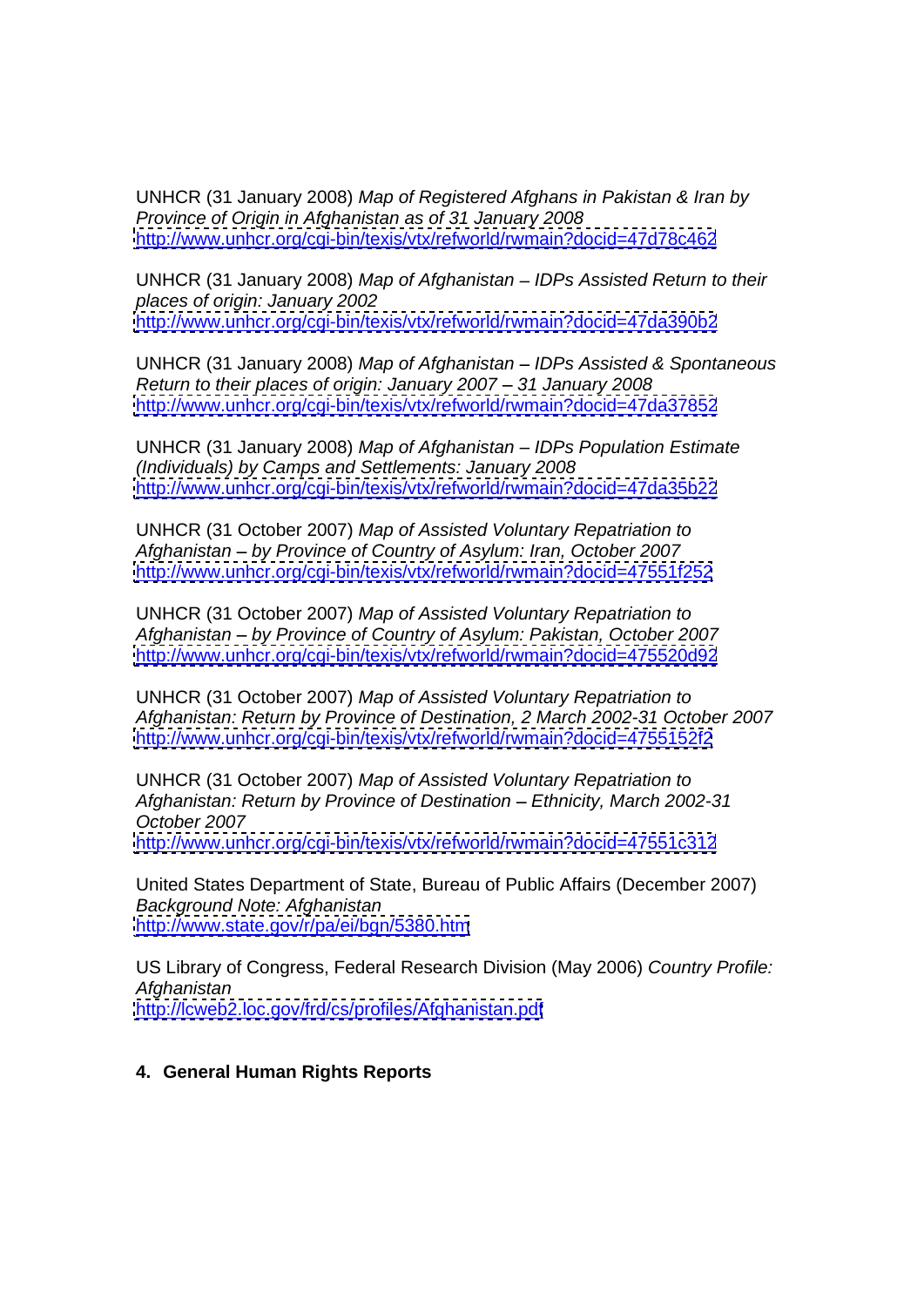Afghanistan Independent Human Rights Commission (2008) Annual Report (1 January 2006 31 December 2007) [http://www.aihrc.org.af/Annaul\\_Rep\\_2007.pdf](http://www.aihrc.org.af/Annaul_Rep_2007.pdf)

Amnesty International (28 May 2009) Afghanistan: "Annual Report 2009" <http://report2009.amnesty.org/en/regions/asia-pacific/afghanistan>

Austrian Centre for Country of Origin and Asylum Research and Documentation (November 2007) - Country Report Afghanistan, 11th European Country of Origin Information Seminar (Vienna, 21-22 June 2007) <http://www.unhcr.org/cgi-bin/texis/vtx/refworld/rwmain?docid=473451a31e>

Freedom House (16 July 2009) Afghanistan: Freedom in the World 2009 [http://freedomhouse.org/inc/content/pubs/fiw/inc\\_country\\_detail.cfm?year=2009&](http://freedomhouse.org/inc/content/pubs/fiw/inc_country_detail.cfm?year=2009&) <country=7550&pf>

Human Rights Watch (20 January 2010) World Report 2010 - Afghanistan <http://www.hrw.org/en/node/87390>

United Kingdom Border Agency (Home Office) (16 November 2009) Afghanistan: "Country of Origin Information Report; Afghanistan" [http://www.ecoi.net/file\\_upload/1226\\_1265211485\\_afghanistan-161109.pdf](http://www.ecoi.net/file_upload/1226_1265211485_afghanistan-161109.pdf)

United Kingdom Foreign and Commonwealth Office (March 2010) Human Rights Annual Report 2009 - Countries of Concern: Afghanistan [http://www.ecoi.net/local\\_link/135711/235822\\_en.html](http://www.ecoi.net/local_link/135711/235822_en.html)

United Kingdom Home Office (18 January 2009) Country of Origin Information Report – Afghanistan and a structure of the structure of the structure of the structure of the structure of the structure of the structure of the structure of the structure of the structure of the structure of the structur <http://www.homeoffice.gov.uk/rds/pdfs07/afghanistan-100907.doc>

UN Human Rights Council (21 February 2008)Report of the High Commissioner for Human Rights on the situation of human rights in Afghanistan and on the achievements of technical assistance in the field of human rights <http://www.unhcr.org/cgi-bin/texis/vtx/refworld/rwmain/?docid=47cfb4b22>

United States Department of State (11 March 2010) Country Report on Human Rights Practices 2009 <http://www.state.gov/g/drl/rls/hrrpt/2009/sca/136084.htm>

## **5. Conflict/Security**

Afghanistan Research and Evaluation Unit (July 2007) Cops or Robbers? The Struggle to Reform the Afghan National Police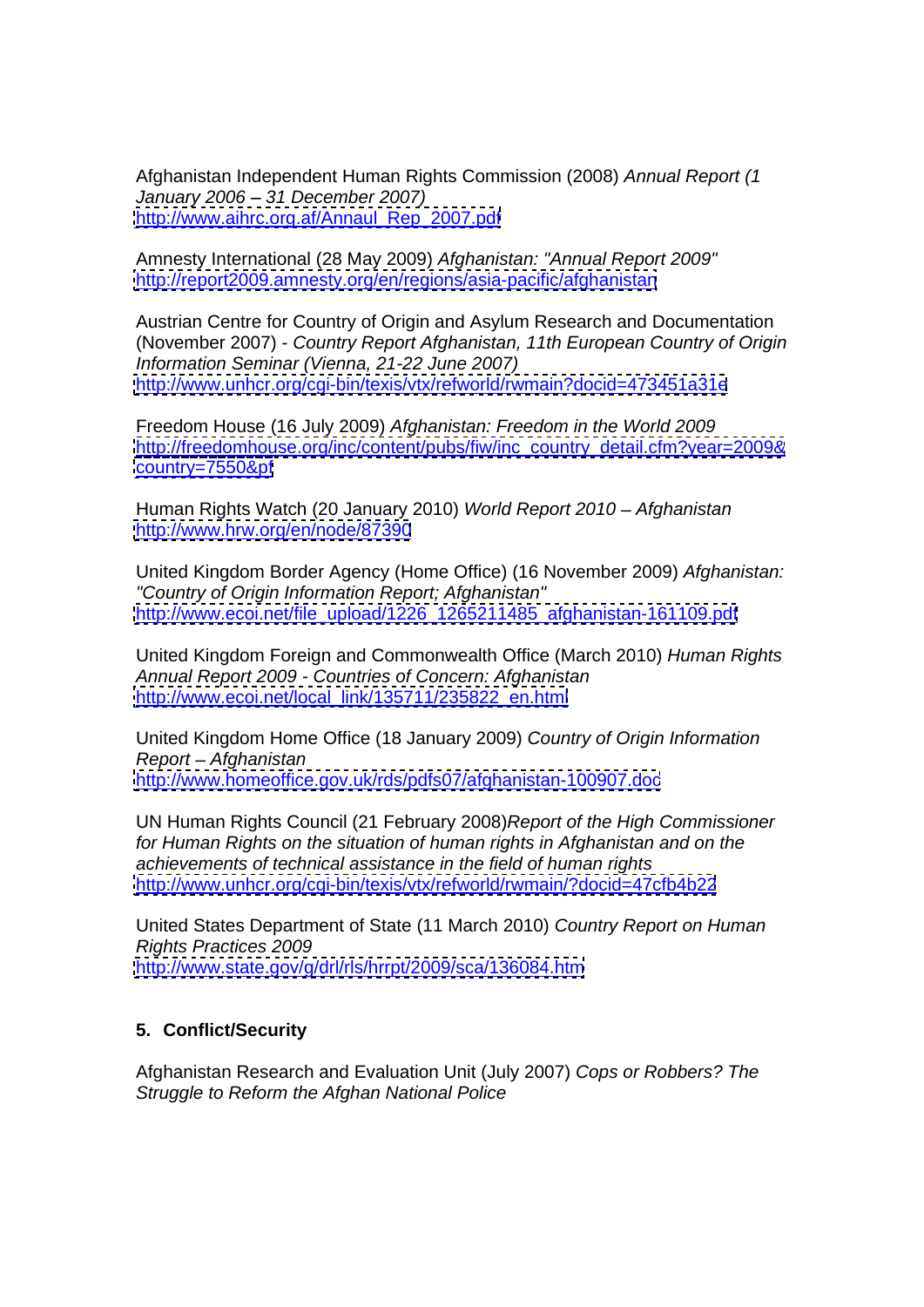[http://www.areu.org.af/index.php?option=com\\_content&task=view&id=28&Itemid](http://www.areu.org.af/index.php?option=com_content&task=view&id=28&Itemid)  $\frac{-33}{2}$ 

Amnesty International (April 2007) Afghanistan – All who are not friends, are enemies: Taleban abuses against civilians <http://www.amnesty.org/en/library/asset/ASA11/001/2007/d5bfc2a6-a2d5-11dc-> <8d74-6f45f39984e5/asa110012007en.pdf>

Agence France Press (3 September 2007) 500 Afghan police killed in five months <http://www.e->

<ariana.com/ariana/eariana.nsf/allDocs/97396E32B6F090B58725734> B0050132F

Asia Times (9 May 2008) Afghanistan: "Afghan army far from fighting fit" [http://www.atimes.com/atimes/South\\_Asia/JE09Df01.html](http://www.atimes.com/atimes/South_Asia/JE09Df01.html)

The Asia Foundation (23 October 2007) Afghanistan 2007 - A Survey of the Afghan People <http://www.asiafoundation.org/pdf/AG-survey07.pdf>

BBC News (28 February 2008) Taleban 'run 10% of Afghanistan' [http://news.bbc.co.uk/2/hi/south\\_asia/7268467.stm](http://news.bbc.co.uk/2/hi/south_asia/7268467.stm)

Central Asia-Caucasus Institute (17 February 2010) Afghanistan: "Reconciling with the Taliban: Opportunities and pitfals" <http://www.cacianalyst.org/?q=node/5269>

Combined Security Transition Command Afghanistan (12 February 2008) - Fact Sheet Afghan National Police ttp:/[/www.cstc-a.com/mission/AfghanjistanPoliceFacts.html](http://www.cstc-a.com/mission/AfghanjistanPoliceFacts.html)

European Center for Security Studies (January 2008) Provincial Reconstruction Teams in Afghanistan <http://www.marshallcenter.org/site-graphic/lang-en/page-pubs-index-> <1/static/xdocs/> research/static/occpapers/occ-paper\_16-en.pdf

Human Rights Watch (1 August 2007) Afghanistan: Taliban Should Immediately Free Hostages <http://hrw.org/english/docs/2007/08/01/afghan16550.htm>

Immigration and Refugee Board of Canada (23 February 2007) Afghanistan: Recruitment by illegal armed groups and other non-state actors for voluntary or forced service and labour  $(2004 - 2006)$ <http://www.unhcr.org/cgi-bin/texis/vtx/refworld/rwmain?docid=469cd6b519>

The Independent (14 January 2008) US attacks UK plan to arm Afghan militias,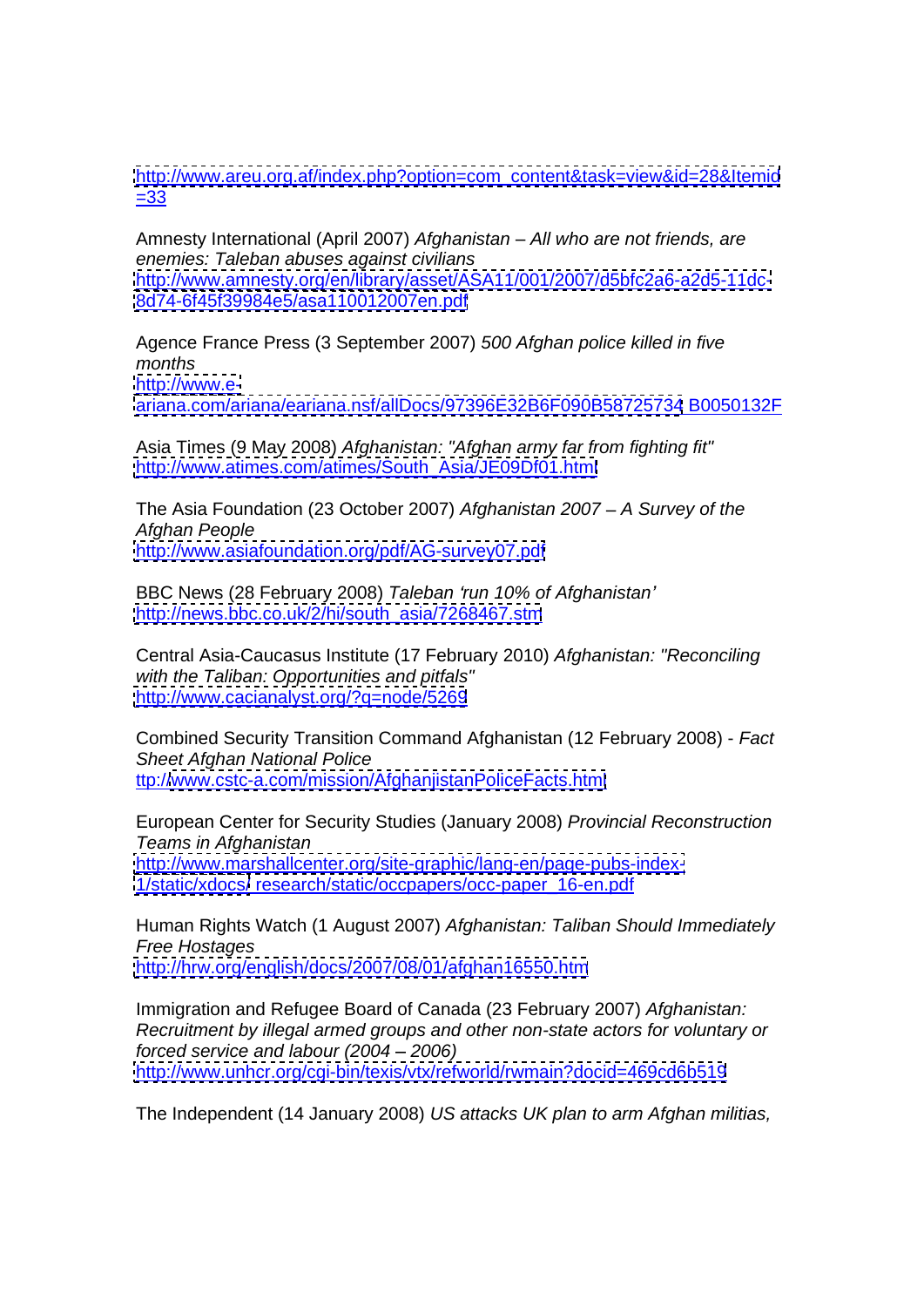[http://www.independent.co.uk/news/world/politics/us-attacks-uk-plan-to-arm](http://www.independent.co.uk/news/world/politics/us-attacks-uk-plan-to-arm-) <afghan-militias-769900.html>

Institute for War and Peace Reporting (14 April 2010) Afghanistan: "Taleban Defiant Following Marja Operation" <http://www.iwpr.net/report-news/taleban-defiant-following-marja-operation>

International Crisis Group (4 October 2007) Testimony to the U.S. House Foreign Affairs Committee on "Counternarcotics and Police Training" in Afghanistan <http://www.crisisgroup.org/home/index.cfm?id=5110&l=1>

International Crisis Group (18 December 2008) Afghanistan: "Policing in Afghanistan: Still Searching for a Strategy" [http://www.ecoi.net/file\\_upload/1002\\_1230221134\\_icg-afghanistan-policing.pdf](http://www.ecoi.net/file_upload/1002_1230221134_icg-afghanistan-policing.pdf)

International Crisis Group (30 August 2007) Reforming Afghanistan's Police [http://www.crisisgroup.org/library/documents/asia/south\\_asia/138\\_reforming\\_afg](http://www.crisisgroup.org/library/documents/asia/south_asia/138_reforming_afg) hani stan\_s\_police.pdf

Institute for War & Peace Reporting (6 February 2008) Northern Warlord Flexes His Muscles

[http://iwpr.net/?p=arr&s=f&o=342496&apc\\_state=henparr](http://iwpr.net/?p=arr&s=f&o=342496&apc_state=henparr)

International Crisis Group (6 February 2008) Afghanistan: The Need for International Resolve http://www.crisisgroup.org/library/documents/asia/south\_asia/145\_afghanistan the need for international resolve.pdf

IRIN News (27 February 2008) Afghanistan: Poverty pushing youth into arms of Taliban?

<http://www.irinnews.org/Report.aspx?ReportId=76986>

Memorial Institute for the Prevention of Terrorism (29 January 2008) Terrorism Knowledge Database, Terrorist Groups in Afghanistan, (last updated) <http://www.tkb.org/Country.jsp?countryCd=AF>

The New York Times (14 January 2008) Afghans, Report for Duty <http://www.nytimes.com/2008/01/14/opinion/14neumann.html>

Oxford Analytica (February 2008) Afghanistan: North Instability Challenges NATO, 28 <http://www.oxan.com/display.aspx?StoryDate=20080228&ProductCode=OADB&><br>Story Number= Story Number= and the state of the state of the state of the state of the state of the state of the state of the state of the state of the state of the state of the state of the state of the state of the state of the state

Refugee Documentation Centre (21 January 2008) (Q06714) - Afghanistan -State protection for former communists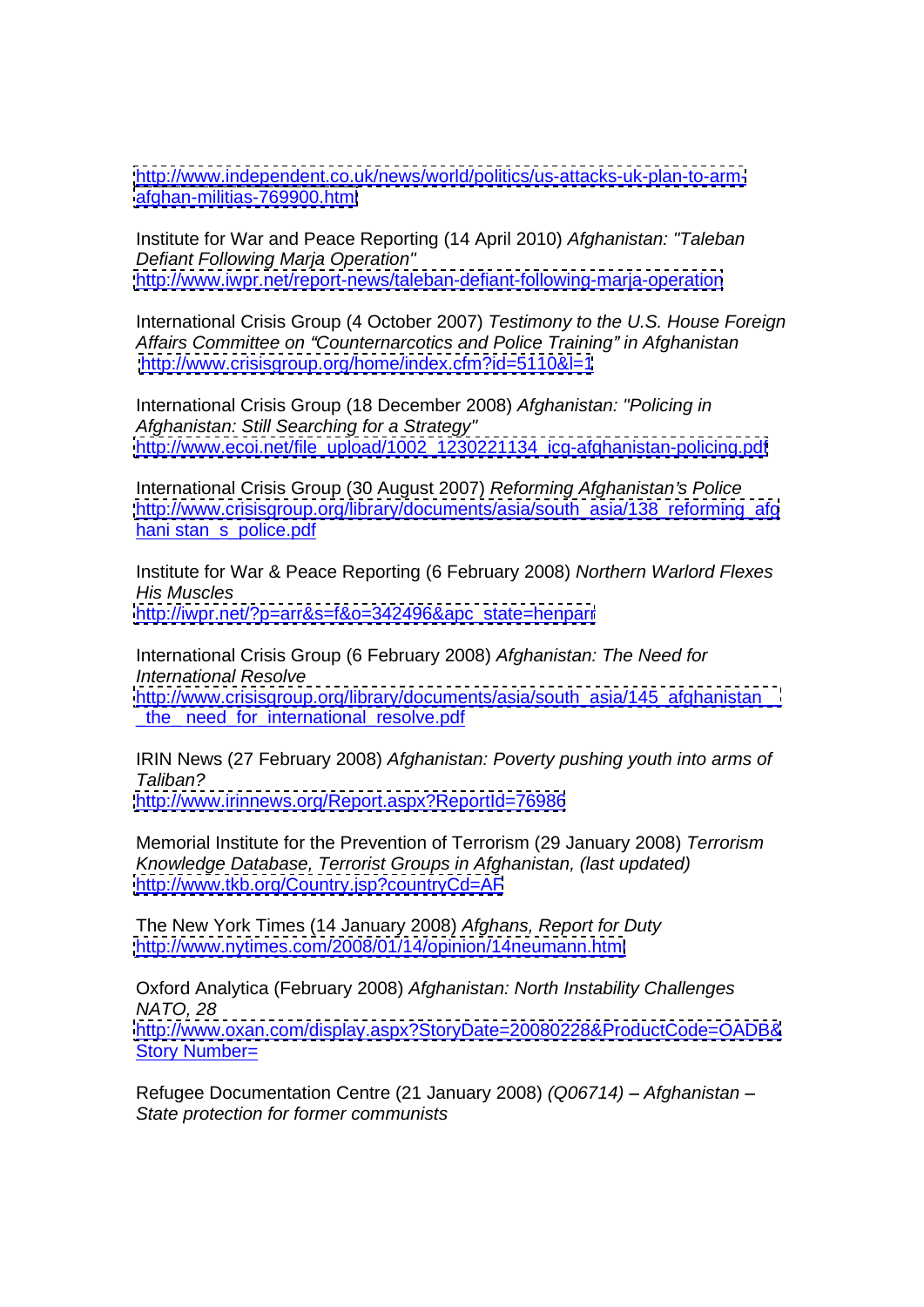<http://newlib.lab.ie/uhtbin/hyperion.exe/Q06714>

UK House of Commons International Development Committee (4 February 2008) Reconstructing Afghanistan, Fourth Report of Session 2007-08 <http://www.publications.parliament.uk/pa/cm200708/cmselect/cmintdev/65/65i.pd>  $\frac{f}{\sqrt{2}}$  . The contract of the contract of the contract of the contract of the contract of the contract of the contract of the contract of the contract of the contract of the contract of the contract of the contract o

UN Security Council (4 February 2008) Letter dated 1 February 2008 from the Secretary-General to the President of the Security Council (Afghanistan Quarterly report on the operations of the International Security Assistance Force (ISAF), August to November 2007) [http://www.un.org/Docs/sc/unsc\\_presandsg\\_letters08.htm](http://www.un.org/Docs/sc/unsc_presandsg_letters08.htm)

UN Assistance Mission in Afghanistan (January 2010) "Annual Report on Protection of Civilians in Armed Conflict, 2009" <http://unama.unmissions.org/Portals/UNAMA/human%20rights/Protection%20of> <%20Civilian%202009%20report%20English.pdf>

UN Security Council (29 November 2007) Report of the Analytical Support and Sanctions Monitoring Team appointed pursuant to Security Council resolutions 1617 (2005) and 1735 (2006) concerning Al-Qaida and the Taliban and associated individuals and entities <http://www.un.org/sc/committees/1267/monitoringteam.shtml>

UN Security Council (March 2008) Report of the Secretary-General on the situation in Afghanistan and its implications for international peace and security <http://www.unhcr.org/cgi-bin/texis/vtx/refworld/rwmain?docid=47d4f0c32>

UN Security Council (28 October 2007) Report of the Secretary-General on the protection of civilians in armed conflict <http://www.unhcr.org/cgi-bin/texis/vtx/refworld/rwmain?docid=473c70362>

UN Security Council Committee (14 March 2008) Associated Individuals and Entities, Consolidated List established and maintained by the 1267 Committee with respect to Al-Qaida, Usama Bin Laden, and the Taliban and other individuals, groups, undertakings and entities associated with them, (last updated)

<http://www.un.org/sc/committees/1267/pdf/consolidatedlist.pdf>

US Office of the Director of National Intelligence (27 February 2008) Testimony before the Senate Armed Services Committee - Annual Threat Assessment [http://www.dni.gov/testimonies/20080227\\_transcript.pdf](http://www.dni.gov/testimonies/20080227_transcript.pdf)

## **6. Minority/Ethnic Groups**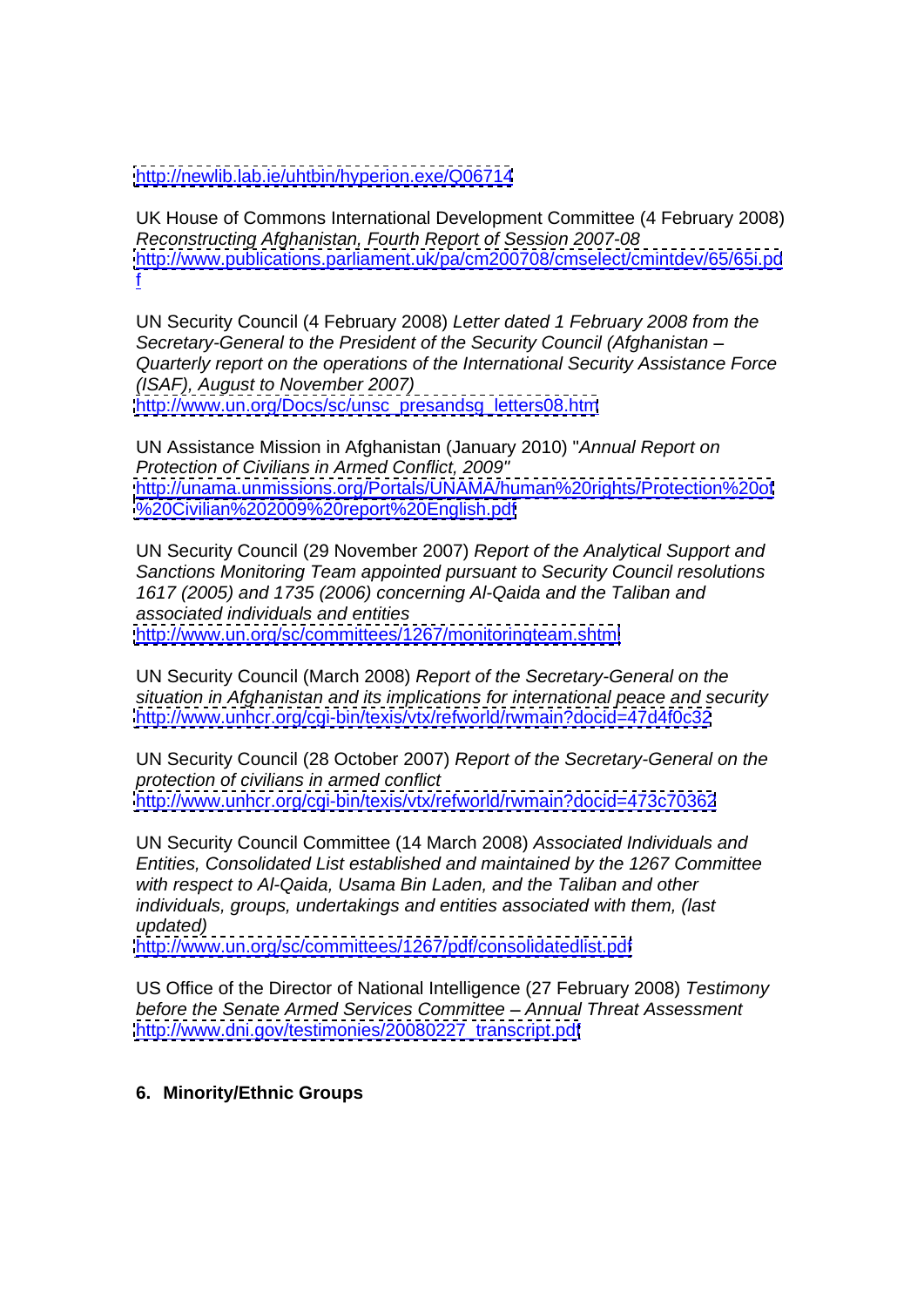Agence France Presse (28 June 2004) Most of the 16 killed by suspected Taliban were Afghan refugees <http://www.reliefweb.int/rw/rwb.nsf/AllDocsByUNID/3c3b13adf6fde349c1256ec10> 04b 4e0d

BBC News (5 December 2006) Pashtuns want an image change [http://news.bbc.co.uk/2/hi/south\\_asia/6198382.stm](http://news.bbc.co.uk/2/hi/south_asia/6198382.stm)

Economist (31 January 2008) In the dark: Afghanistan's tribal complexity [http://www.economist.com/world/asia/displaystory.cfm?story\\_id=10608929](http://www.economist.com/world/asia/displaystory.cfm?story_id=10608929)

Economist (26 July 2007) Fighting for land and water: Tribal conflict in Afghanistan [http://www.economist.com/world/asia/displaystory.cfm?story\\_id=9558303](http://www.economist.com/world/asia/displaystory.cfm?story_id=9558303)

EurasiaNet (27 November 2006) Pashtuns in Pakistan speak out against the Taliban insurgency in Afghanistan <http://www.eurasianet.org/departments/insight/articles/eav112706b.shtml>

Human Rights Watch (1 February 2001) Afghanistan: Massacres of Hazaras in Afghanistan <http://www.hrw.org/reports/2001/afghanistan/> d. Kuchis and the control of the control of the control of the control of the control of the control of the control of the control of the control of the control of the control of the control of the control of the control o

Immigration and Refugee Board of Canada (30 August 2004) Afghanistan: Treatment of ethnic Pashtuns, particularly in Herat; treatment of perceived supporters of the Taliban and/or the communist party (January 2002 – August 2004)

<http://www.unhcr.org/cgi-bin/texis/vtx/refworld/rwmain?docid=42df608b5>

Human Rights Watch (9 April 2002) Paying for the Taliban's Crimes: Abuses Against Ethnic Pashtuns in Northern Afghanistan <http://www.hrw.org/reports/2002/afghan2/afghan0402.pdf>

International Crisis Group (5 August 2003) The problem of Pashtun alienation <http://www.unhcr.org/cgi-bin/texis/vtx/refworld/rwmain/?docid=3f5219384>

IRIN News (18 February 2008) Afghanistan: Kuchi nomads seek a better deal <http://www.irinnews.org/Report.aspx?ReportId=76794>

Minority Rights Group International (February 2008) World Directory of Minorities and Indigenous Peoples - Afghanistan: Hazaras, (last updated) <http://www.minorityrights.org/?lid=5440>

Minority Rights Group international (11 March 2008) State of the World's Minorities 2008 – People under Threat and Asia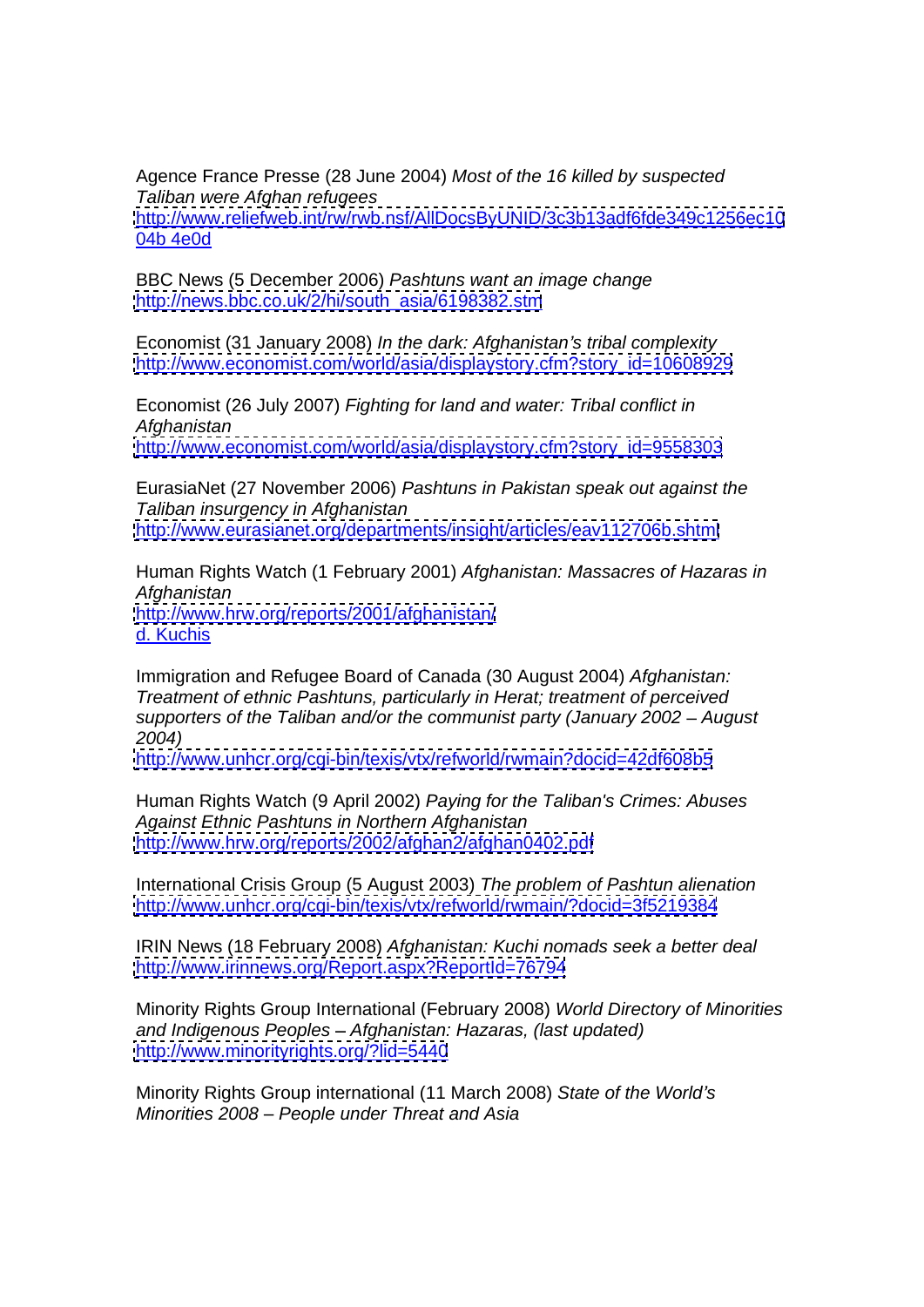<http://www.minorityrights.org/?lid=6138>

Minorities Rights Group International (1 November 2001) Afghanistan: Minorities, Conflict and the Search for Peace <http://www.minorityrights.org/?lid=1020>

Minority Rights Group International (February 2008) World Directory of Minorities and Indigenous Peoples - Afghanistan: Pashtun, (last updated) <http://www.minorityrights.org/?lid=5433>

Minorities at Risk Project (2004) Chronology for Pashtuns in Afghanistan <http://www.cidcm.umd.edu/mar/chronology.asp?groupId=70002>

Minorities at Risk Project (31 December 2003) Assessment of Pashtuns in Afghanistan <http://www.cidcm.umd.edu/mar/assessment.asp?groupId=70002>

Minorities at Risk Project (2004) Chronology for Hazaras in Afghanistan <http://www.cidcm.umd.edu/mar/chronology.asp?groupId=70001>

Minorities at Risk Project (31 December 2003) Assessment of Hazaras in Afghanistan <http://www.cidcm.umd.edu/mar/assessment.asp?groupId=70001>

Minority Rights Group International (February 2008) World Directory of Minorities and Indigenous Peoples - Afghanistan: Kuchis, (last updated) <http://www.minorityrights.org/?lid=5444>

Minority Rights Group International (February 2008) World Directory of Minorities and Indigenous Peoples – Afghanistan: Uzbeks and Turkmen, (last updated) <http://www.minorityrights.org/?lid=5442>

Minorities at Risk Project (2004) Chronology for Uzbeks in Afghanistan <http://www.cidcm.umd.edu/mar/chronology.asp?groupId=70004>

Minorities at Risk Project (31 December 2003) Assessment of Uzbeks in Afghanistan <http://www.cidcm.umd.edu/mar/assessment.asp?groupId=70004> f. Tajiks

Minority Rights Group International (February 2008) World Directory of Minorities and Indigenous Peoples - Afghanistan: Tajiks, (last updated) <http://www.minorityrights.org/?lid=5434>

Minorities at Risk Project (2004) Chronology for Tajiks in Afghanistan <http://www.cidcm.umd.edu/mar/chronology.asp?groupId=70003>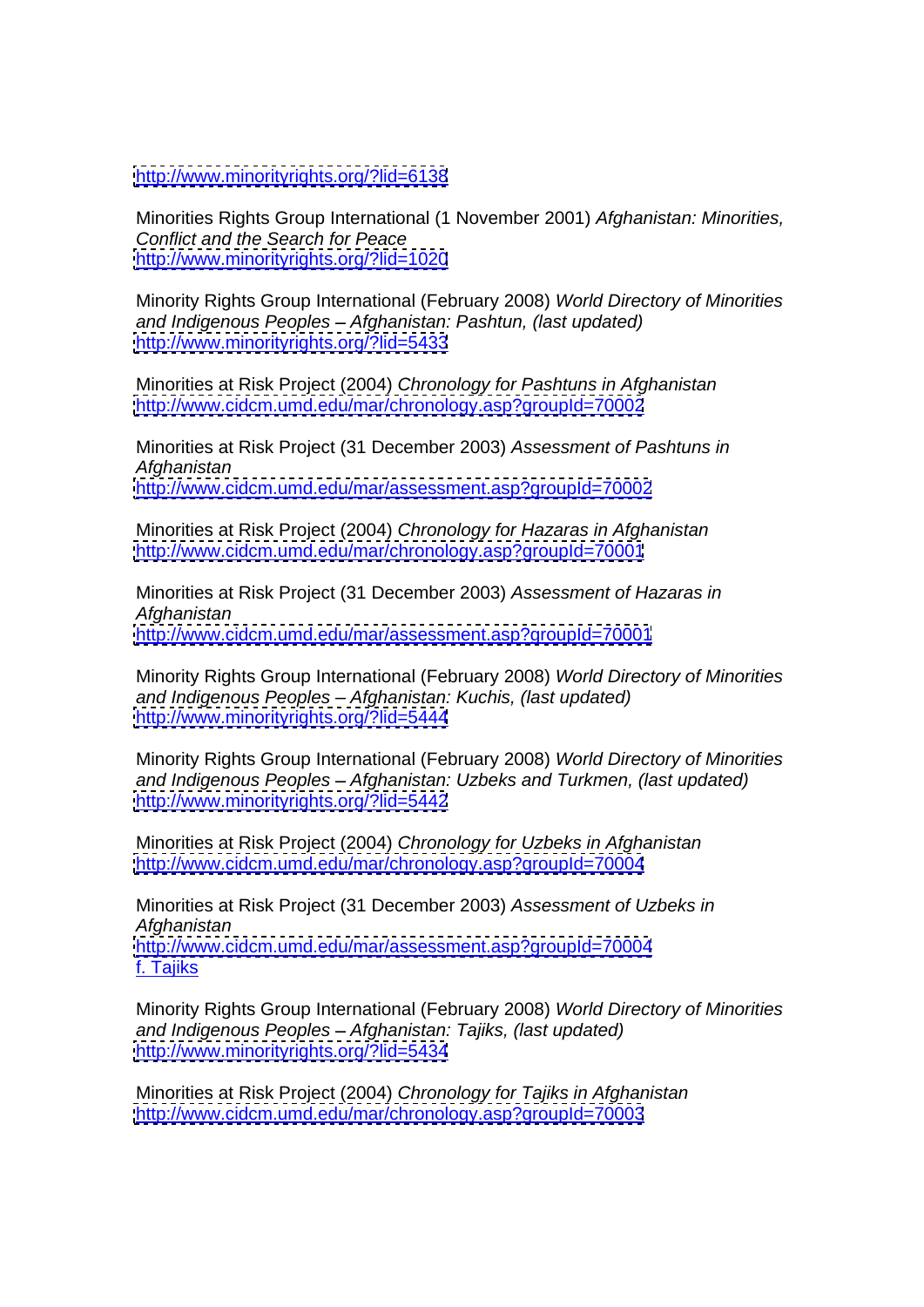Minorities at Risk Project (31 December 2003) Assessment of Tajiks in Afghanistan <http://www.cidcm.umd.edu/mar/assessment.asp?groupId=70003> g. Other ethnic groups

Minority Rights Group International (February 2008) World Directory of Minorities and Indigenous Peoples - Afghanistan: Aimag <http://www.minorityrights.org/?lid=5452>

Minority Rights Group International (February 2008) World Directory of Minorities and Indigenous Peoples - Afghanistan: Baluchis <http://www.minorityrights.org/?lid=5446>

Minority Rights Group International (February 2008) World Directory of Minorities and Indigenous Peoples - Afghanistan: Nuristanis <http://www.minorityrights.org/?lid=5448>

Minority Rights Group International (February 2008) World Directory of Minorities and Indigenous Peoples - Afghanistan: Panjshiri <http://www.minorityrights.org/?lid=5450>

National Geographic (15 November 2001) fghanistan: Land in Crisis - Map of Ethnolinguistic Groups, (last updated) <http://www.nationalgeographic.com/landincrisis/ethnic.html>

National Geographic (February 2008) Afghanistan's Outsiders [http://ngm.nationalgeographic.com/2008/02/afghanistan-hazara/phil-zabriskie](http://ngm.nationalgeographic.com/2008/02/afghanistan-hazara/phil-zabriskie-)text/1

Radio Free Europe/Radio Liberty (8 September 2004) Afghanistan Report - U.S. Consultant to Afghan Government Arrested on Charges of Homosexuality <http://www.rferl.org/reports/afghan-report/2004/09/32-080904.asp>

Refugee International (15 July 2004) Kuchi Nomads: Displaced and Destitute <http://www.refugeesinternational.org/content/article/detail/3017/> e. Uzbeks and the state of the state of the state of the state of the state of the state of the state of the state of the state of the state of the state of the state of the state of the state of the state of the state of

Reuters (18 November 2007) Afghan boy dancers sexually abused by former warlords **ware and the contract of the contract of the contract of the contract of the contract of the contract of the contract of the contract of the contract of the contract of the contract of the contract of the contrac** <http://www.reuters.com/article/newsOne/idUSISL1848920071119>

Sydney Morning Herald (7 October 2005) Afghan tribesman faces death for wedding to teenage boy and the state of the state of the state of the state of the state of the state of the state of the state of the state of the state of the state of the state of the state of the state of the state of [http://www.smh.com.au/news/world/afghan-tribesman-faces-death-for-wedding](http://www.smh.com.au/news/world/afghan-tribesman-faces-death-for-wedding-)<to-teenage-boy/2005/10/06/1128562943177.html#>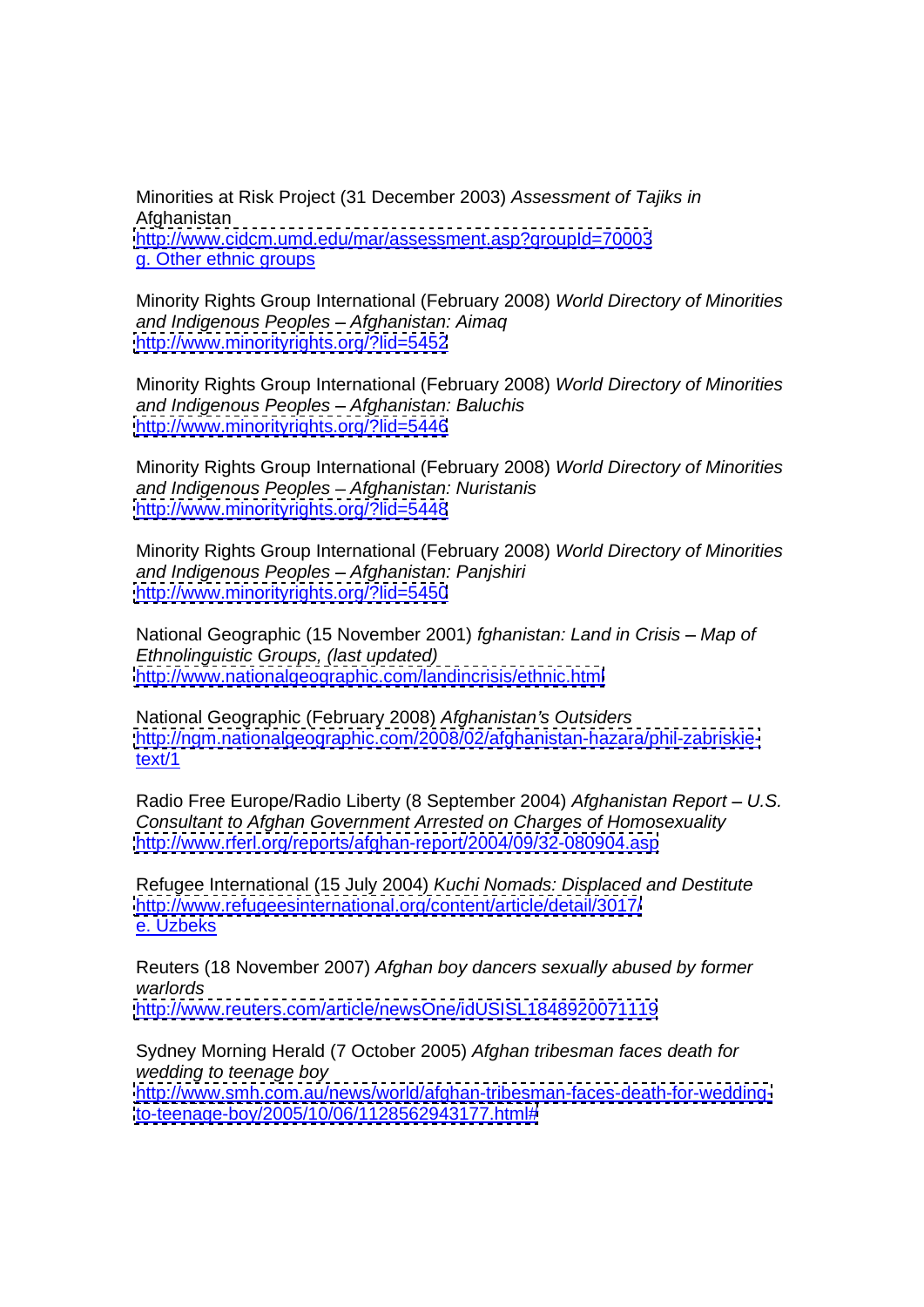US Bureau of Citizenship and Immigration Services (4 April 2003) Afghanistan: Information on Situation of Hazaras in Post-Taliban Afghanista [http://www.unhcr.org/cgi](http://www.unhcr.org/cgi-) bin/texis/vtx/refworld/rwmain?page=printdoc&amp:docid=3f5 2085b4

# **7. Religion/Cults**

Institute for War & Peace Reporting (29 March 2006) Can Islam and Democracy Coexist in Afghanistan? [http://www.iwpr.net/?p=arr&s=f&o=260618&apc\\_state=henparr](http://www.iwpr.net/?p=arr&s=f&o=260618&apc_state=henparr)

IRIN News (24 July 2006) Afghanistan: Religious police raises concern among rights groups Religious police raises concern among rights groups <http://www.irinnews.org/Report.aspx?ReportId=59824>

Radio Free Europe/Radio Liberty (21 March 2006) Afghanistan: Christian Convert Faces Execution <http://www.rferl.org/featuresarticle/2006/03/B33225F2-C9C9-44A7-878E-> 3714A9FEF C2F.html

UNHCR (13 December 2007) Afghan minority seeks home in India <http://www.unhcr.org/news/NEWS/4761579f4.html>

United States Department of State (26 October 2009) Afghanistan: "International Religious Freedom Report 2009" <http://www.state.gov/g/drl/rls/irf/2009/127362.htm>

# **8. Political**

Afghanistan Ministry of Justice (7 March 2008) List of Licensed Political Parties <http://www.moj.gov.af/polpartieslist.html>

BBC News (4 July 2006) Key Afghan players: Who's who [http://news.bbc.co.uk/2/hi/south\\_asia/3706370.stm](http://news.bbc.co.uk/2/hi/south_asia/3706370.stm)

BBC News (11 October 2009) Afghanistan: "UN highlights Afghan poll fraud" [http://news.bbc.co.uk/2/hi/south\\_asia/8301522.stm](http://news.bbc.co.uk/2/hi/south_asia/8301522.stm)

Congressional Research Service (15 June 2007) Afghanistan: Government Formation and Performance <http://www.fas.org/sgp/crs/row/RS21922.pdf>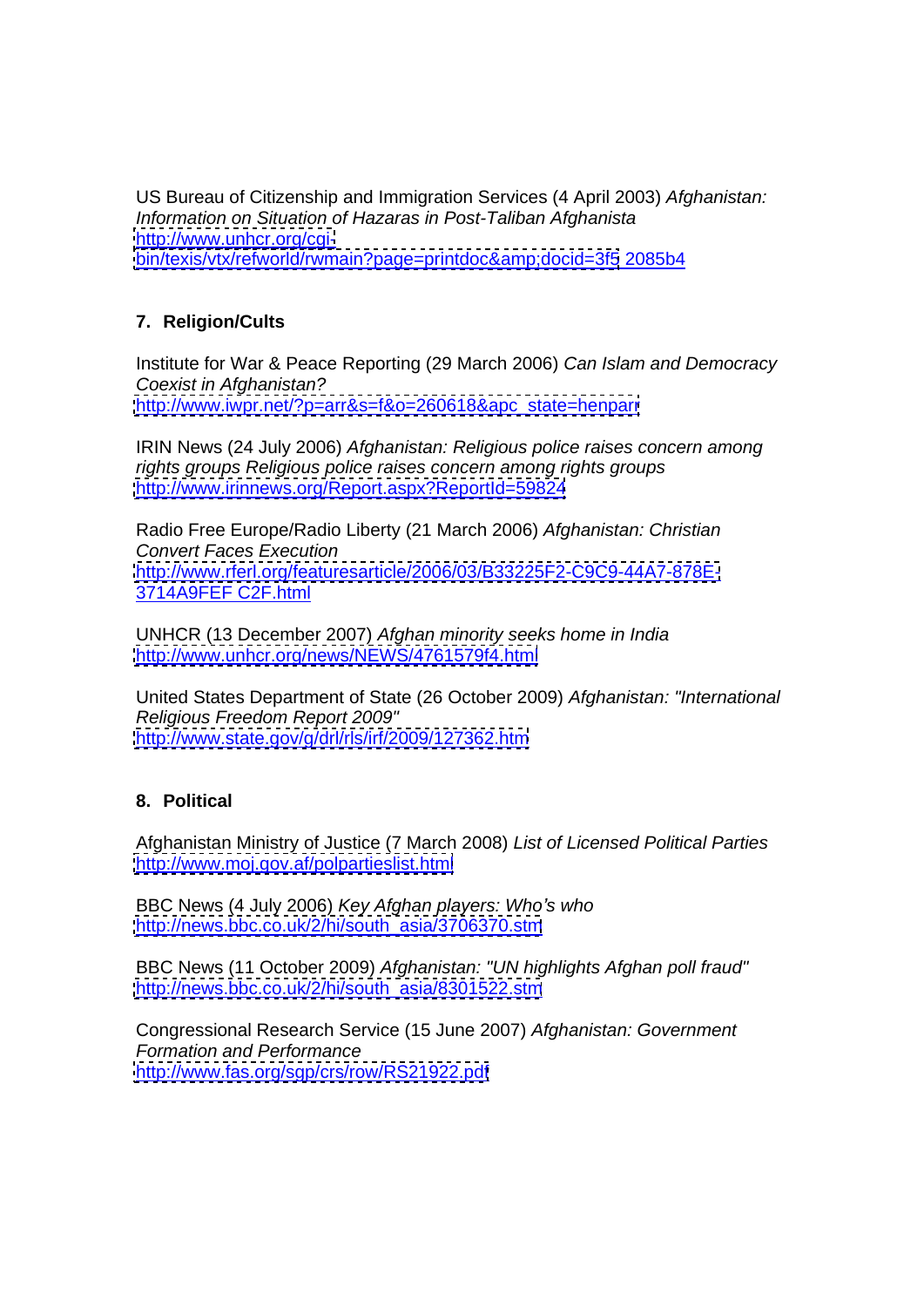European Commission (February 2010) Afghanistan: "Final Report Presidential And Provincial Council Elections 20 August 2009" [http://www.ecoi.net/file\\_upload/1226\\_1272372880\\_2010-election-observation](http://www.ecoi.net/file_upload/1226_1272372880_2010-election-observation-) <afghanistan-final-report-0809-en.pdf>

EurasiaNet (4 March 2010) Afghanistan: "President Karzai Modifying Election Law in His Favor" <http://www.eurasianet.org/departments/insightb/articles/eav030410a.shtml>

International Crisis Group (29 January 2007) Afghanistan's Endangered

**Compact** commercial contract contract commercial contract contract contract contract contract contract contract contract contract contract contract contract contract contract contract contract contract contract contract c http://www.crisisgroup.org/library/documents/asia/south\_asia/b59\_afghanistans endan gered\_compact.pdf

Islamic Republic of Afghanistan (2005) Political Parties Law <http://www.unhcr.org/cgi-bin/texis/vtx/refworld/rwmain?docid=42d645564>

Islamic Republic of Afghanistan (2005) Electoral Law <http://www.unhcr.org/cgi-bin/texis/vtx/refworld/rwmain?docid=42d63a1b4>

Islamic Republic of Afghanistan (4 January 2004) Constitution of Afghanistan <http://www.unhcr.org/cgi-bin/texis/vtx/refworld/rwmain?docid=404d8a594>

Organization for Security and Cooperation in Europe (8 December 2009) Afghanistan: "Presidential and provincial council elections 20 August 2009 Osce/ODIHR Election Support Team Final Report" [http://www.ecoi.net/file\\_upload/1226\\_1260892350\\_41947-en.pdf](http://www.ecoi.net/file_upload/1226_1260892350_41947-en.pdf)

Refugee Documentation Centre (19<sup>th</sup> May 2008) (Q07491) – Treatment of former Taliban and the state of the state of the state of the state of the state of the state of the state of the state of the state of the state of the state of the state of the state of the state of the state of the state of th

<http://newlib.lab.ie/uhtbin/hyperion.exe/Q07491>

## **9. State Protection**

BBC News (4 November 2009) Afghanistan: Danger within? [http://news.bbc.co.uk/2/hi/uk\\_news/8343133.stm](http://news.bbc.co.uk/2/hi/uk_news/8343133.stm)

British Agencies Afghanistan Group (11 June 2008) Afghanistan: "Afghan Hearts, Afghan Minds; Exploring Afghan perceptions of civil-military relations http:/[/www.ecoi.net/file\\_upload/1002\\_1213546118\\_baag.pdf](http://www.ecoi.net/file_upload/1002_1213546118_baag.pdf)

Center for Strategic and International Studies (10 December 2009) Afghanistan: "Shaping Afghan National Security Forces: What It Will Take To Implement President Obama?s New Strategy [http://csis.org/files/publication/091208\\_ANSF.pdf](http://csis.org/files/publication/091208_ANSF.pdf)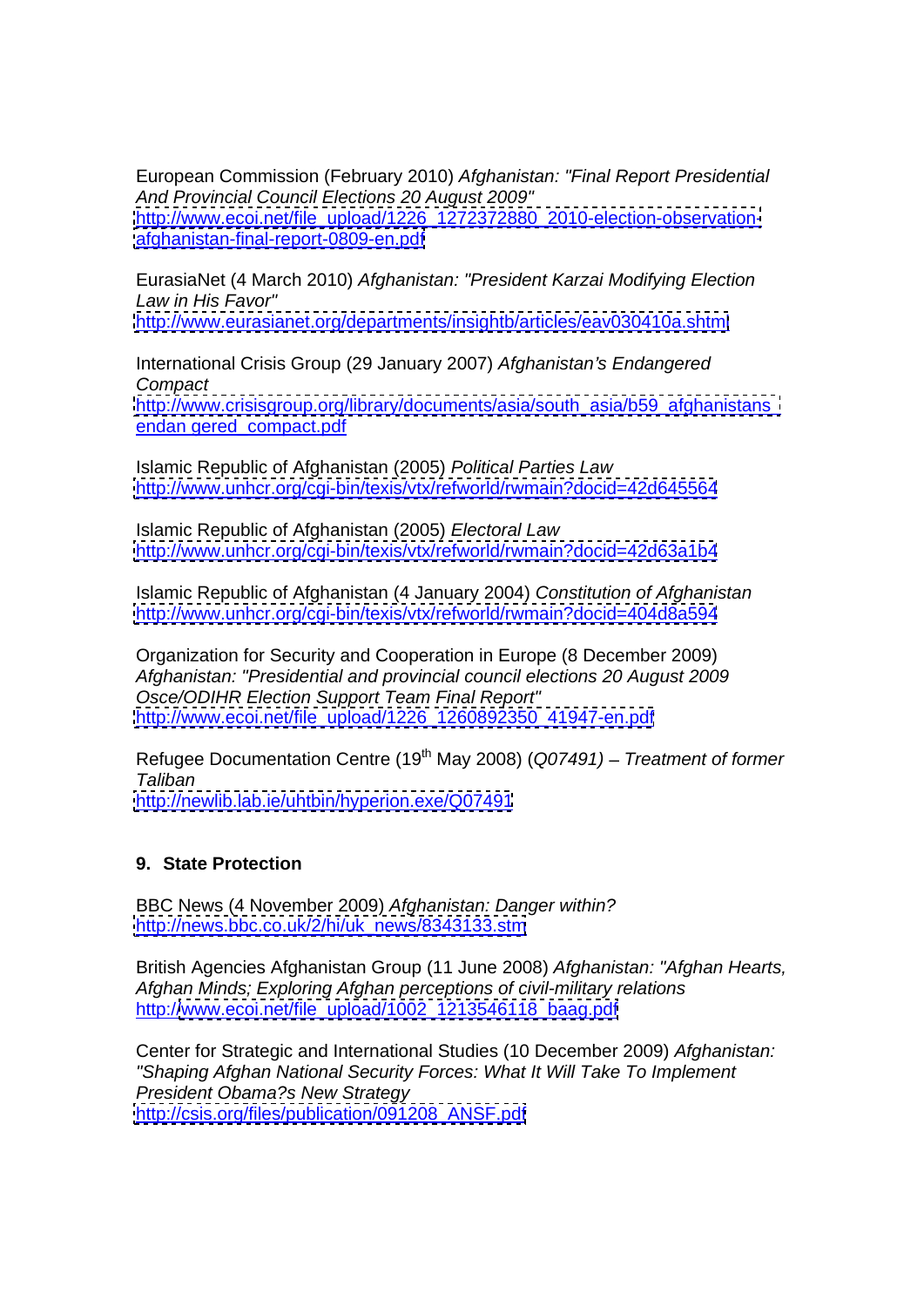EurasiaNet (3 October 2009) Afghanistan: "Difficult Prospects For Building A Viable Afghan Army"

<http://www.eurasianet.org/departments/insightb/articles/pp110309.shtml>

EurasiaNet (9 February 2010) Afghanistan: "Decoding Reintegration and Reconciliation"

<http://www.eurasianet.org/departments/insight/articles/eav020910b.shtml>

Human Rights Watch (10 March 2010) Afghanistan: "Afghanistan: Repeal Amnesty Law" <http://www.hrw.org/en/news/2010/03/10/afghanistan-repeal-amnesty-law>

Integrated Regional Information Network (20 October 2009) Afghanistan: "Virtually no safety net for war victims? families" <http://www.irinnews.org/report.aspx?ReportID=86655>

IRIN News (4 February 2010) Afghanistan: "A tight squeeze on humanitarian space" **Supervisors** which is a strong space of the structure of the structure of the structure of the structure of the structure of the structure of the structure of the structure of the structure of the structure of the <http://www.irinnews.org/report.aspx?ReportID=87973>

Radio Free Europe/Radio Liberty (24 February 2010) Afghanistan: "Rights Groups Renew Condemnation Of Afghan Amnesty Bill" http://www.rferl.org/content/Rights\_Groups\_Renew\_Condemnation\_Of\_Afghan [Amnesty\\_Bill\\_/1966667.html](Amnesty_Bill_/1966667.html)

UN High Commissioner for Refugees (July 2009) Afghanistan: "UNHCR Eligibility Guidelines for Assessing the International Protection Needs of Asylum-Seekers from Afghanistan"

[http://www.ecoi.net/file\\_upload/90\\_1248363936\\_unhcr-guidelines-200907](http://www.ecoi.net/file_upload/90_1248363936_unhcr-guidelines-200907-) afg.pdf

UN Assistance Mission in Afghanistan (January 2010) Afghanistan: "Annual Report on Protection of Civilians in Armed Conflict, 2009" <http://unama.unmissions.org/Portals/UNAMA/human%20rights/Protection%20of> <%20Civilian%202009%20report%20English.pdf>

## **10. Government/Civil Society**

Afghanistan Independent Human Rights Commission (December 2009) Afghanistan: "Report on the Situation of Economic and Social Rights in Afghanistan - IV" [http://www.aihrc.org.af/English/Eng\\_pages/Reports\\_eng/Economic\\_S/4/Economi](http://www.aihrc.org.af/English/Eng_pages/Reports_eng/Economic_S/4/Economi) [c%20&%20Social\\_Rights%20Report\\_English4.pdf](c%20&%20Social_Rights%20Report_English4.pdf)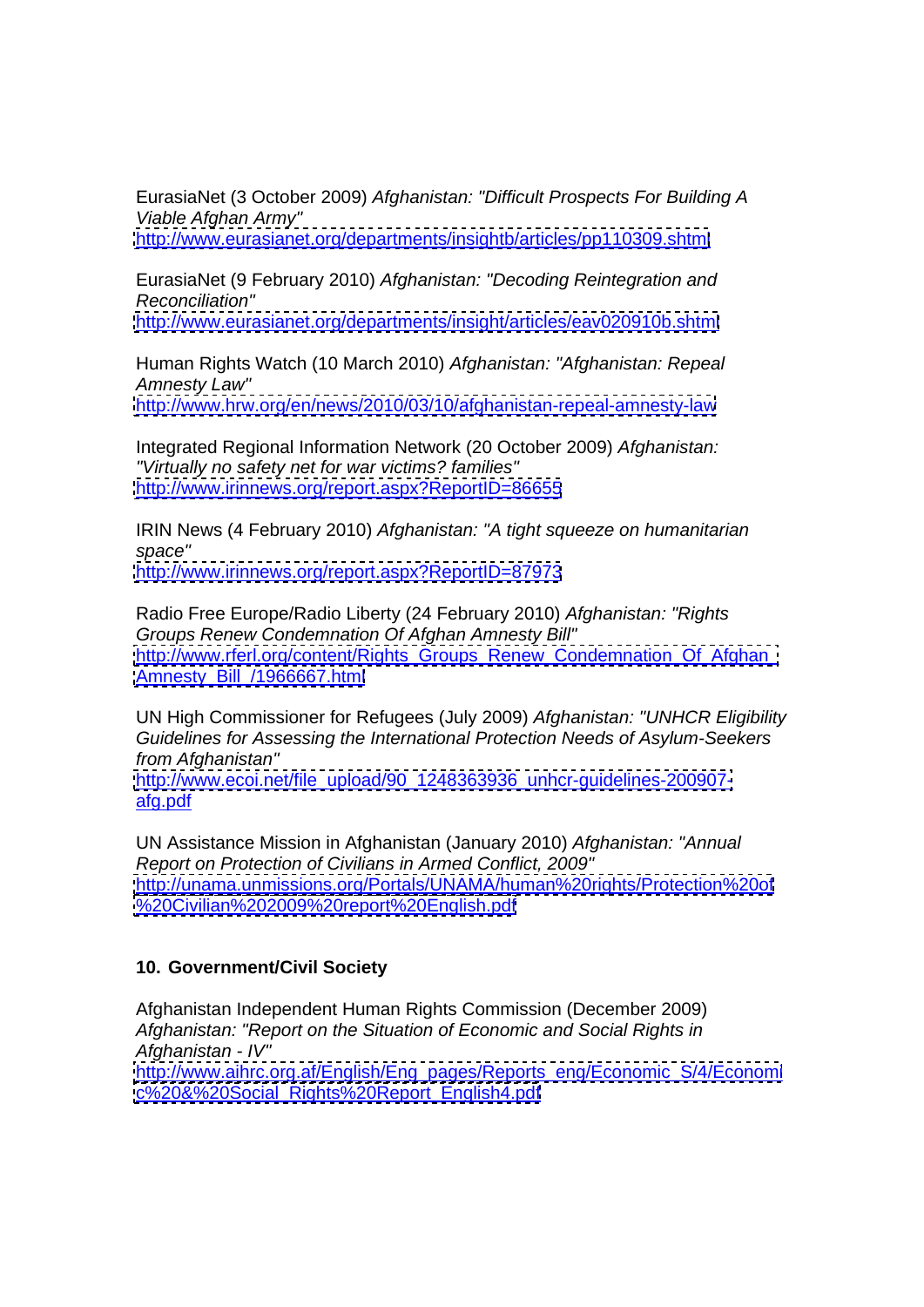Afghanistan Research and Evaluation Unit (February 2010) Afghanistan: "Between Patronage and Rebellion: Student Politics in Afghanistan" [http://www.ecoi.net/file\\_upload/1002\\_1268658373\\_between-patronage-and](http://www.ecoi.net/file_upload/1002_1268658373_between-patronage-and-)<rebellion-student-politics-in-afghanistan-bp-2010.pdf>

Afghanistan Research and Evaluation Unit (December 2009) Afghanistan: "A Holistic Justice System for Afghanistan" [http://www.ecoi.net/file\\_upload/1002\\_1262532530\\_a-holistic-justice-system-for](http://www.ecoi.net/file_upload/1002_1262532530_a-holistic-justice-system-for-) <afghanistan-pn-2009.pdf>

AlertNet (5 May 2007) Chronology - Danger stalks aid workers in Afghanistan <http://www.alertnet.org/thenews/newsdesk/L05555153.htm>

Asia Foundation (27 October 2009) Afghanistan: "Afghanistan in 2009; A Survey of the Afghan People" <http://asiafoundation.org/resources/pdfs/Afghanistanin2009.pdf>

Center for Excellence in Disaster Management & Humanitarian Assistance (7 March 2008) Humanitarian Assistance for Afghan Refugees & IDPs Report <http://www.coe-dmha.org/afghanistan.htm>

Economist (28 April 2007) Afghanistan: The arrival at last of party politics [http://www.eiu.com/index.asp?layout=displayIssueArticle&article\\_id=562130441](http://www.eiu.com/index.asp?layout=displayIssueArticle&article_id=562130441) &text =the%20pushtuns'%20tribal%20code&rf=0

Europe/Radio Liberty (20 February 2008) Afghanistan: New Party To Focus On Women's Rights, Radio Free <http://www.rferl.org/featuresarticle/2008/2/B39AFC45-C260-4A00-81DA-> 04FBB58 4049F.html

Europe/Radio Liberty (9 January 2008) Afghanistan: A First Step Toward 'Turning' Moderate Taliban?, Radio Free <http://www.rferl.org/featuresarticle/2008/01/017e3914-08af-4ee1-af52-> <89a9f2ad15b0.html>

IRIN News (21 April 2010) Afghanistan: "Drug addiction - a growing burden" <http://www.irinnews.org/report.aspx?ReportID=88872>

Institute for War & Peace Reporting (6 December 2007) Afghanistan's Creaking **Court System and System and System and System and System and System and System and System and System and System and System and System and System and System and System and System and System and System and System and System** [http://iwpr.net/?p=arr&s=f&o=341234&apc\\_state=henfarr341229](http://iwpr.net/?p=arr&s=f&o=341234&apc_state=henfarr341229)

Radio Free Europe/Radio Liberty (6 February 2008) Afghanistan: Prosecutor Suggests 'Some People' Cannot Be Tried <http://www.rferl.org/featuresarticle/2008/2/122575EB-8F5A-42B2-8DAC-> D519C58 ECBF7.html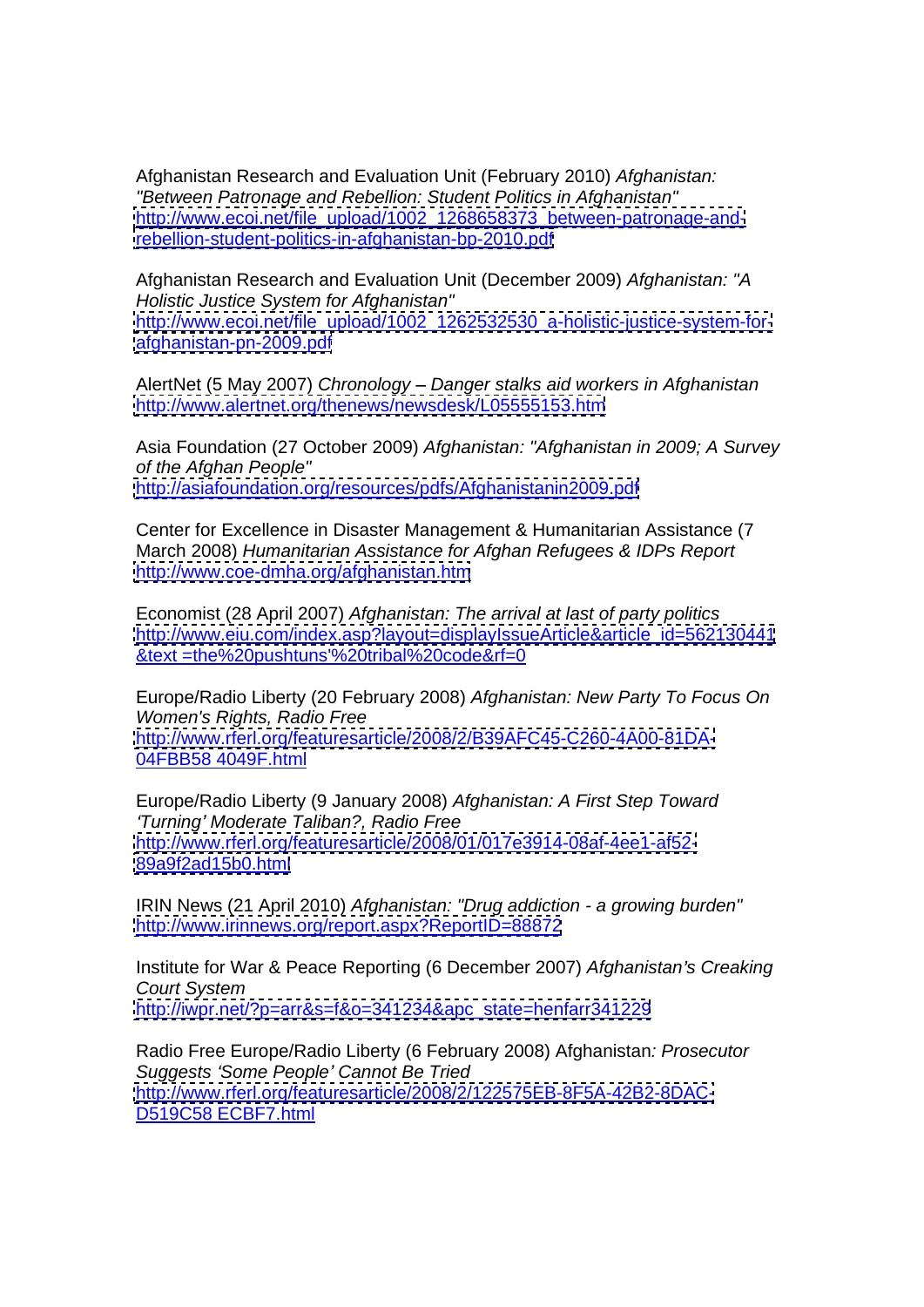UN Committee on Economic, Social and Cultural Rights (9 July 2009) Afghanistan: "Implementation of the International Covenant on Economic, Social and Cultural Rights; Second to fourth periodic reports submitted by States parties under articles 16 and 17 of the Covenant; Afghanistan [E/C.12/AFG/2-4]" [http://www.ecoi.net/file\\_upload/1228\\_1267091518\\_afghanistan.pdf](http://www.ecoi.net/file_upload/1228_1267091518_afghanistan.pdf)

## **11.Press/Media/Freedom of Expression**

Amnesty International (7 October 2009) Afghanistan: "Afghanistan: Candidates must stop intimidation of journalists" [http://www.amnesty.org/en/for-media/press-releases/afghanistan-candidates](http://www.amnesty.org/en/for-media/press-releases/afghanistan-candidates-) <must-stop-intimidation-journalists-20091007>

Amnesty International (12 August 2009) Afghanistan: "Afghanistan: Journalists caught between government, Taleban" [http://www.amnesty.org/en/for-media/press-releases/afghanistan-journalists](http://www.amnesty.org/en/for-media/press-releases/afghanistan-journalists-) <caught-between-government-taleban-20090812>

Committee to Protect Journalists (4 February 2008) Attacks on the Press in 2007 Afghanistan <http://www.cpj.org/attacks07/asia07/afg07.html>

EurasiaNet (29 December 2008) Afghanistan: "Media outlets under siege" [http://www.eurasianet.org/departments/insight/articles/eav122908\\_pr.shtml](http://www.eurasianet.org/departments/insight/articles/eav122908_pr.shtml)

Freedom House (1 May 2009) Afghanistan: "Freedom of the Press 2009" <http://www.freedomhouse.org/template.cfm?page=251&country=7550&year=200> <u>9</u>

Human Rights Watch (1 February 2008) Afghanistan: Overturn Death Sentence of Jailed Journalist <http://hrw.org/english/docs/2008/02/01/afghan17967.htm>

Oxford Analytica (31 January 2008) Afghanistan: Media output is source, target of unrest <http://www.oxan.com/display.aspx?ItemID=ES140278>

Reporters Without Borders (8 February 2008) Annual Report 2008 - Afghanistan [http://www.rsf.org/article.php3?id\\_article=25603](http://www.rsf.org/article.php3?id_article=25603)

Radio Free Europe/Radio Liberty (26 February 2008) Afghanistan: Journalist On Death Row Gives First Interview <http://www.rferl.org/featuresarticle/2008/2/441C780C-ED20-4D57-9A21-> 50BA2421 FFE5.html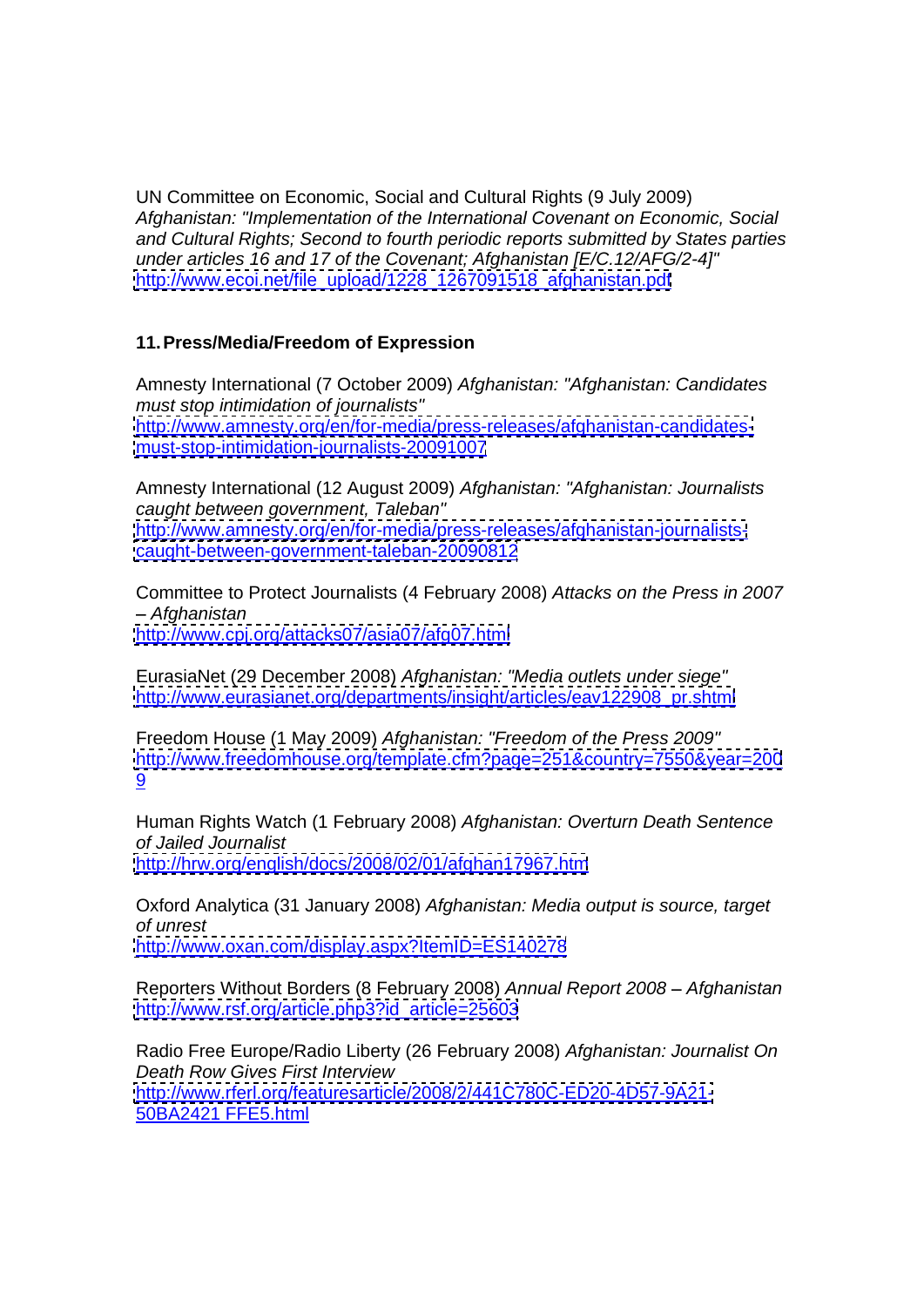## **12.Women/Children/Family**

Amnesty International (7 March 2008) Afghanistan: Women human rights defenders continue to struggle for women's rights <http://www.amnesty.org/en/library/asset/ASA11/003/2008/en/05e2dc5f-ec98-> <11dc-9a27-819d7db3035f/asa110032008eng.pdf>

Afghanistan Research and Evaluation Unit (February 2008) Love, Fear and Discipline: Everyday violence towards children in Afghanistan [www.areu.org.af/index.php?option=com\\_content&task=view&id=27&Itemid=32](http://www.areu.org.af/index.php?option=com_content&task=view&id=27&Itemid=32)

Canadian Parliamentary Information and Research Service (10 January 2008) Afghanistan: The Status of Women <http://www.parl.gc.ca/information/library/PRBpubs/prb0734-e.pdf>

BBC News (6 March 2008) Afghan women face 'violence rise' [http://news.bbc.co.uk/2/hi/south\\_asia/7282124.stm](http://news.bbc.co.uk/2/hi/south_asia/7282124.stm)

EurasiaNet (15 July 2009) Afghanistan: "United Nations Report Highlights Problem of Violence against Women" <http://www.eurasianet.org/departments/insightb/articles/eav071509a.shtml>.

EurasiaNet (11 December 2009) Afghanistan: "On the Frontline in the Battle against Infant Mortality <http://www.eurasianet.org/departments/insight/articles/eav121109.shtml>

EurasiaNet (8 March 2010) Afghanistan: "Women?s Rights Movement Slowly Taking Shape in Kabul"

<http://www.eurasianet.org/departments/civilsociety/articles/eav030810.shtml>

International Federation for Human Rights (14 April 2009) Afghanistan: "New law represents staggering setback for women's rights - FIDH calls for its immediate repeal" **communities** and the communities of the communities of the communities of the communities of the communities of the communities of the communities of the communities of the communities of the communities of the co

<http://www.fidh.org/New-law-represents-staggering-setback-for-women-s,6522>

IRIN News (6 January 2010) Afghanistan: "2009 worst year for children - rights watchdog" **watchdog** and the second second second second second second second second second second second second second second second second second second second second second second second second second second second seco

<http://www.irinnews.org/report.aspx?ReportID=87641>

IRIN News (8 March 2010) Afghanistan: "Women?s rights trampled despite new law"

<http://www.irinnews.org/report.aspx?ReportID=88349>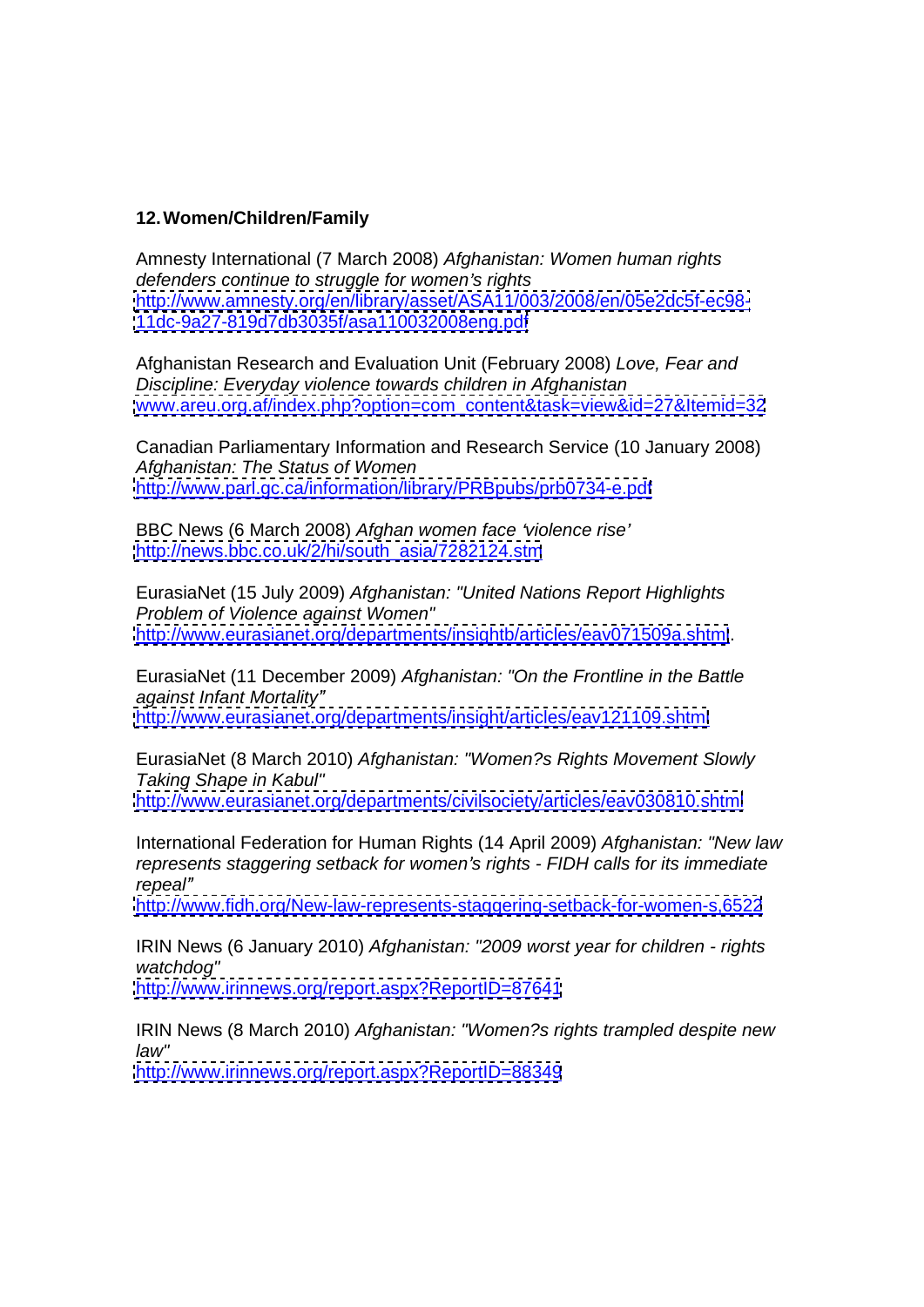IRIN News (20 February 2008) Afghanistan: Psychological scars of violence on children

<http://www.irinnews.org/report.aspx?ReportId=76840>

IRIN News (8 March 2008) Afghanistan: Sharp rise in reported cases of violence against women <http://www.irinnews.org/Report.aspx?ReportId=77156>

IRIN News (3 February 2008) Afghanistan: Stop sale of children, rights watchdog says and the same of the same of the same of the same of the same of the same of the same of the same of the s

<http://www.irinnews.org/Report.aspx?ReportId=76544>

IRIN News (30 January 2008) Afghanistan: Bleak prospects for country have estimated 1.5 million widows <http://www.irinnews.org/Report.aspx?ReportId=76492>

UNICEF (22 January 2008) The State of the World's Children: Child Survival <http://www.unicef.org/sowc08/docs/sowc08.pdf>

UN Development Fund for Women (8 March 2008) Violence Against Women Primary Database Report [http://afghanistan.unifem.org/docs/pubs/08/evaw\\_primary%20database%20repor](http://afghanistan.unifem.org/docs/pubs/08/evaw_primary%20database%20repor) t\_EN.pdf

UN General Assembly (21 December 2007) Children and armed conflict: report of the Secretary-General <http://www.unhcr.org/cgi-bin/texis/vtx/refworld/rwmain?docid=479f54592>

UN Assistance Mission in Afghanistan (8 July 2009) Afghanistan: "Silence is Violence - End the Abuse of Women in Afghanistan" <http://unama.unmissions.org/Portals/UNAMA/vaw-english.pdf>

United States Department of State (12 June 2007) Trafficking in Persons Report 2007 Afghanistan <http://www.state.gov/g/tip/rls/tiprpt/2007/82805.htm>

Radio Free Europe/Radio Liberty (18 March 2010) Afghanistan: "Afghan Children 'Face World's Worst Conditions'" [http://www.rferl.org/content/Afghan\\_Children\\_Face\\_Worlds\\_Worst\\_Conditions/19](http://www.rferl.org/content/Afghan_Children_Face_Worlds_Worst_Conditions/19) 87483.html

Radio Free Europe/Radio Liberty (11 June 2007) Afghanistan: Child Laborers Miss School, Face Spiral Of Poverty <http://www.rferl.org/featuresarticle/2007/06/5352acb5-005b-486a-8b5f-> 4d72b30c36 19.html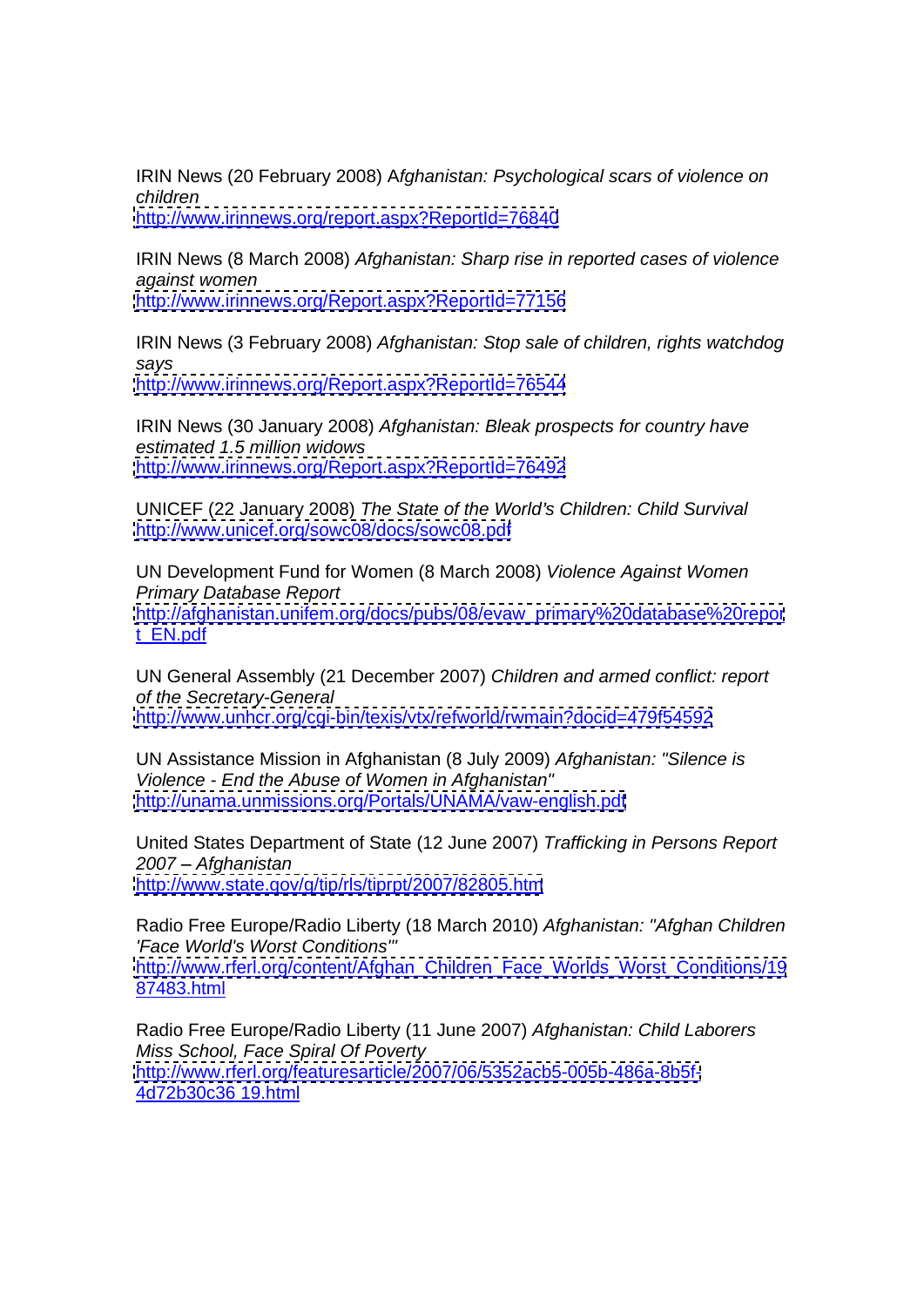## **13.Prison/Detention/Torture/Slavery**

Amnesty International (11 February 2008) Afghanistan: Death Penalty: Sayed Perwiz Kambakhsh <http://www.amnesty.org/en/library/info/ASA11/002/2008/en>

Human Rights Watch (14 November 2009) Afghanistan: "Reform Afghanistan Detention Policy" <http://www.hrw.org/en/news/2009/11/13/us-reform-afghanistan-detention-policy>

Human Rights Watch (21 December 2009) Afghanistan: "Investigate Death in Custody"

<http://www.hrw.org/en/news/2009/12/21/afghanistan-investigate-death-custody>

IRIN News (5 April 2010) Afghanistan: "Unofficial moratorium on capital punishment" <http://www.irinnews.org/report.aspx?ReportID=88687>

## **14.Crime/Corruption**

BBC News (7 December 2009) Afghanistan: "Kabul mayor guilty of corruption" [http://news.bbc.co.uk/2/hi/south\\_asia/8399632.stm](http://news.bbc.co.uk/2/hi/south_asia/8399632.stm)

EurasiaNet (2 September 2009) Afghanistan: "Narco-cartels a growing threat, UN drug agency warns" <http://www.eurasianet.org/departments/insightb/articles/eav090209.shtml>

UN Office on Drugs and Crime (August 2007) Afghanistan Opium Survey 2007 Executive Summary **Executive Summary** http:/[/www.unodc.org/pdf/research/AFG07\\_ExSum\\_web.pdf](http://www.unodc.org/pdf/research/AFG07_ExSum_web.pdf)

### **15.Education**

Afghanistan Independent Human Rights Commission (12 September 2009) Afghanistan: "Fair access of children to education in Afghanistan" [http://www.aihrc.org.af/English/Eng\\_pages/Researches\\_eng/research\\_Access\\_f](http://www.aihrc.org.af/English/Eng_pages/Researches_eng/research_Access_f) [\\_Children\\_Education\\_n\\_Afghanistan\\_12\\_sep\\_09.pdf](_Children_Education_n_Afghanistan_12_sep_09.pdf)

Human Rights Watch (July 2006) Lessons in Terror: Attacks on Education in Afghanistan <http://www.hrw.org/reports/2006/afghanistan0706/>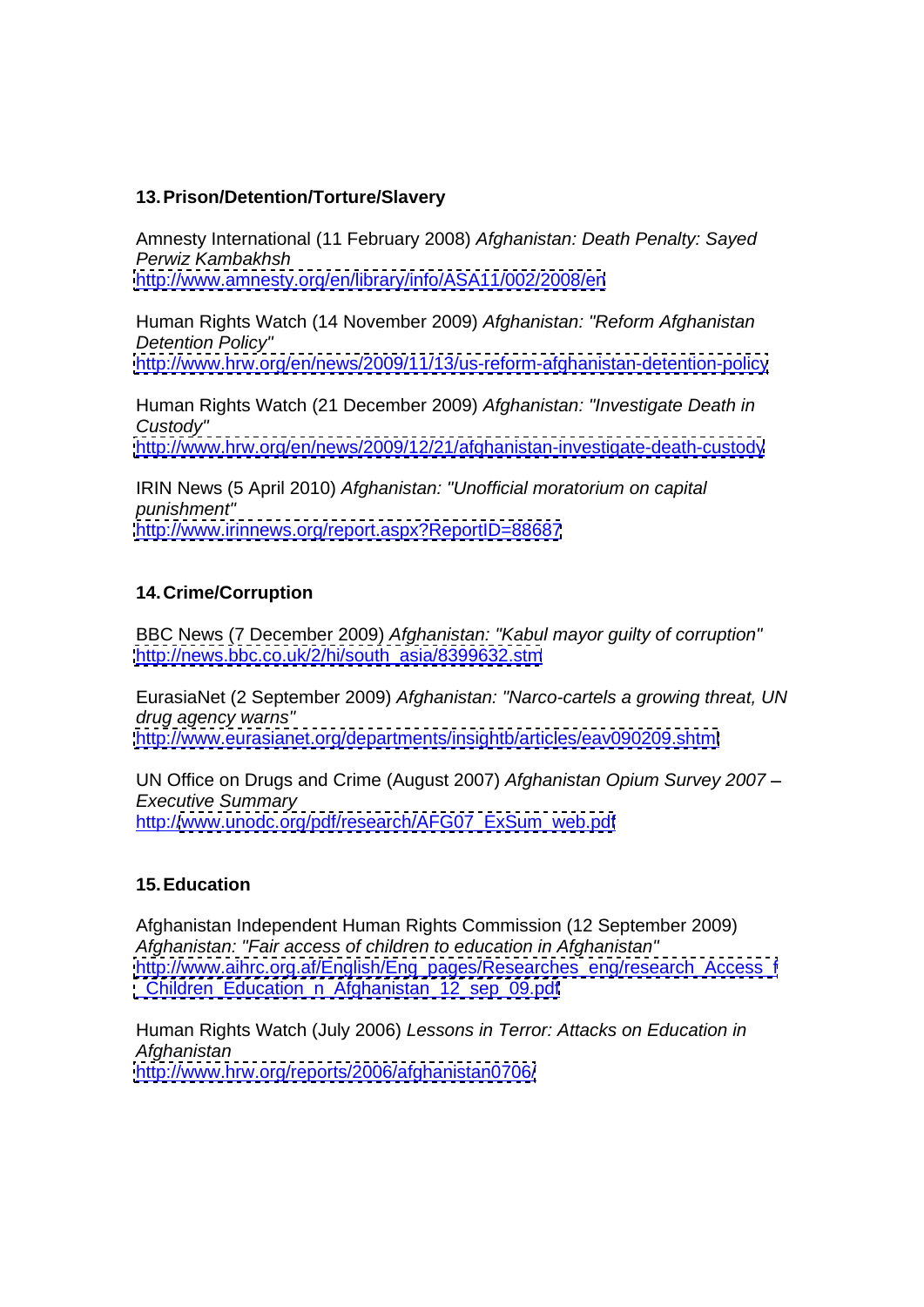IRIN News (14 March 2010) Afghanistan: "In Brief: Schools reopening in Afghanistan" <http://www.irinnews.org/report.aspx?ReportID=88420>

UN Children's Fund (25 February 2008) Afghanistan: Education fact sheet + Question & Answers <http://www.reliefweb.int/rw/RWFiles2008.nsf/FilesByRWDocUnidFilename/EGUA>

[-7C6MM6-full\\_report.pdf/\\$File/full\\_report.pdf](-7C6MM6-full_report.pdf/$File/full_report.pdf)

## **16.Health**

BBC News (22 March 2010) Afghanistan: "Tense times" [http://news.bbc.co.uk/2/hi/south\\_asia/8575745.stm](http://news.bbc.co.uk/2/hi/south_asia/8575745.stm)

IRIN News (7 April 2009) Afghanistan: "Growing number of Afghans lack health care - Ministry"

<http://www.irinnews.org/report.aspx?ReportID=83824>

IRIN News (18 October 2009) Afghanistan: "Middle aged and mentally ill in Kabul" <http://www.irinnews.org/report.aspx?ReportID=86599>

IRIN News (22 January 2008) Afghanistan: Too many young children dying of preventable diseases - UNICEF <http://www.irinnews.org/Report.aspx?ReportId=76361>

IRIN News (3 December 2007) Afghanistan: Disabled people have tough time, lack education, jobs <http://www.irinnews.org/Report.aspx?ReportId=75645>

UN News Centre (3 March 2008) Maternal health biggest challenge facing Afghan women  $-$  UN agency <http://www.un.org/apps/news/story.asp?NewsID=25826&Cr=afghan>

World Health Organization (2007) Core Health Indicators 2007 - Afghanistan [http://www.who.int/whosis/database/core/core\\_select.cfm](http://www.who.int/whosis/database/core/core_select.cfm)

UN Population Fund (Undated) Population, Health & Socio-Economic Indicators/Policy Developments - Afghanistan <http://www.unfpa.org/worldwide>

## **17. Asylum Seekers/IDPs/Internal Flight**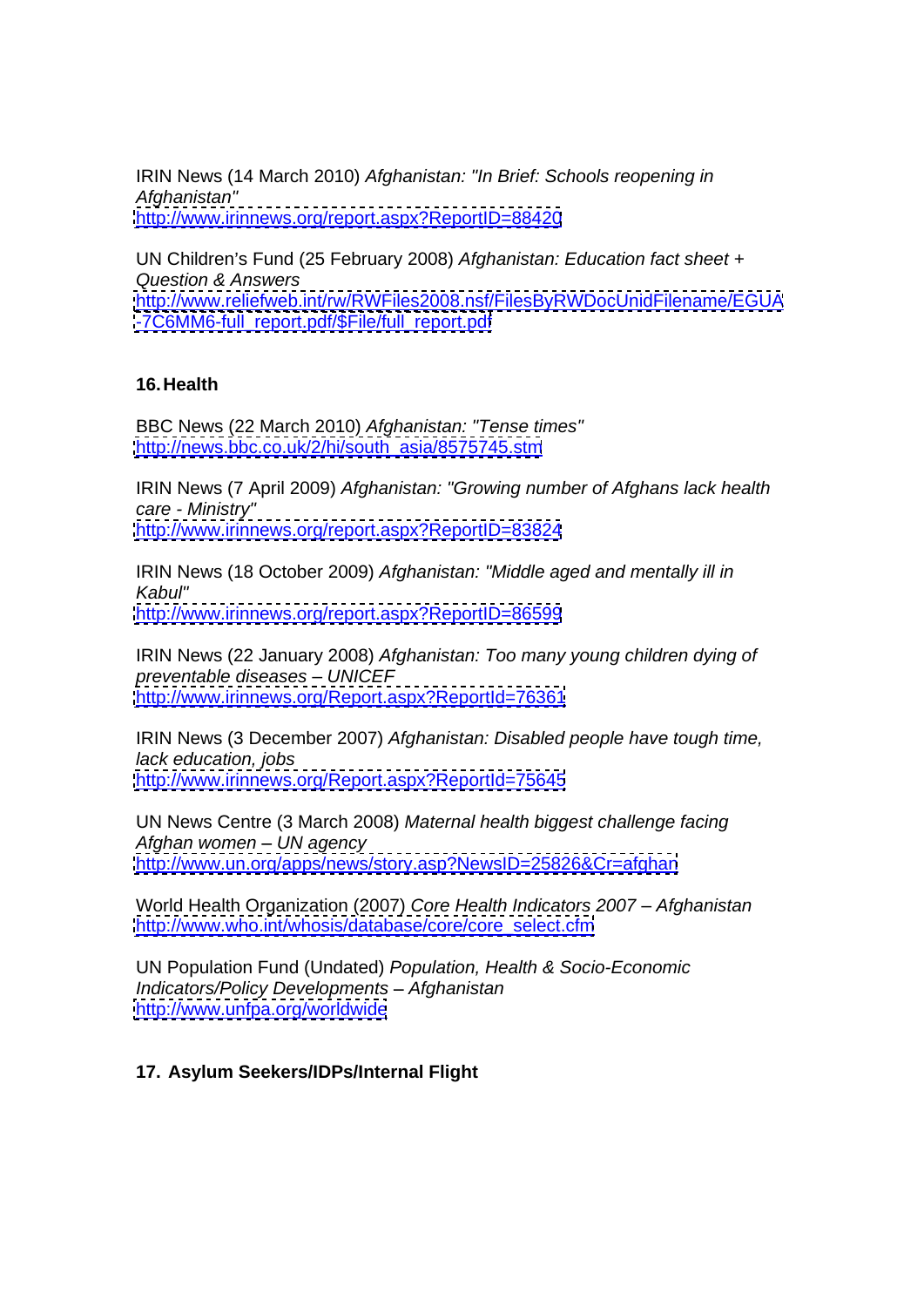Afghanistan Research and Evaluation Unit (December 2007) Second-Generation Afghans in Neighbouring Countries, "From mohajer to hamwatan: Afghans return home" when the contract of the contract of the contract of the contract of the contract of the contract of the contract of the contract of the contract of the contract of the contract of the contract of the contract of the

[http://www.areu.org.af/index.php?option=com\\_content&task=view&id=41&Itemid](http://www.areu.org.af/index.php?option=com_content&task=view&id=41&Itemid)  $\frac{-86}{1}$ 

Agence France Presse (5 March 2008) Iran refugee expulsions will harm Afghan stability: minister

<http://www.reliefweb.int/rw/RWB.NSF/db900SID/LSGZ-7CFJFR>

Amnesty International (18 February 2009) Afghanistan: "Tens of thousands of people displaced by fighting and hunger" [http://www.amnesty.org/en/for-media/press-releases/afghanistan-tens](http://www.amnesty.org/en/for-media/press-releases/afghanistan-tens-)<thousands-people-displaced-fighting-and-hunger-20090218>

Amnesty International (3 October 2008) Afghanistan, Pakistan: "Pakistan/Afghanistan: Thousands of displaced civilians in border area have right to international assistance" <http://www.amnesty.org/en/for-media/press-releases/pakistanafghanistan->

<thousands-displaced-civilians-border-area-have-right>

Internal Displacement Monitoring Centre (15 April 2010) "Armed conflict forces increasing numbers of Afghans to flee their homes; A profile of the internal displacement situation

<http://www.internal->

<displacement.org/8025708F004BE3B1/%28httpInfoFiles%29/CCF9CB64DB61D> [DEFC1257706003FAE31/\\$file/Afghanistan\\_Overview\\_Apr10.pdf](DEFC1257706003FAE31/$file/Afghanistan_Overview_Apr10.pdf)

IRIN News (29 December 2009) Afghanistan: "Refugee returns in 2009 lowest since 2002"

<http://www.irinnews.org/report.aspx?ReportID=87587>

IRIN News (17 March 2010) Afghanistan: "In Brief: IDP numbers up in Afghanistan - UN" <http://www.irinnews.org/report.aspx?ReportID=88453>

IRIN News (29 March 2010) Afghanistan: "Insecurity slowing IDP return to Marjah" <http://www.irinnews.org/report.aspx?ReportID=88602>

IRIN News (16 January 2008) Afghanistan: Winter aggravates IDP hardships <http://www.irinnews.org/Report.aspx?ReportId=76262>

IRIN News (4 March 2008) Afghanistan-Iran: Iran says it will deport over one million Afghans <http://www.irinnews.org/Report.aspx?ReportId=77107>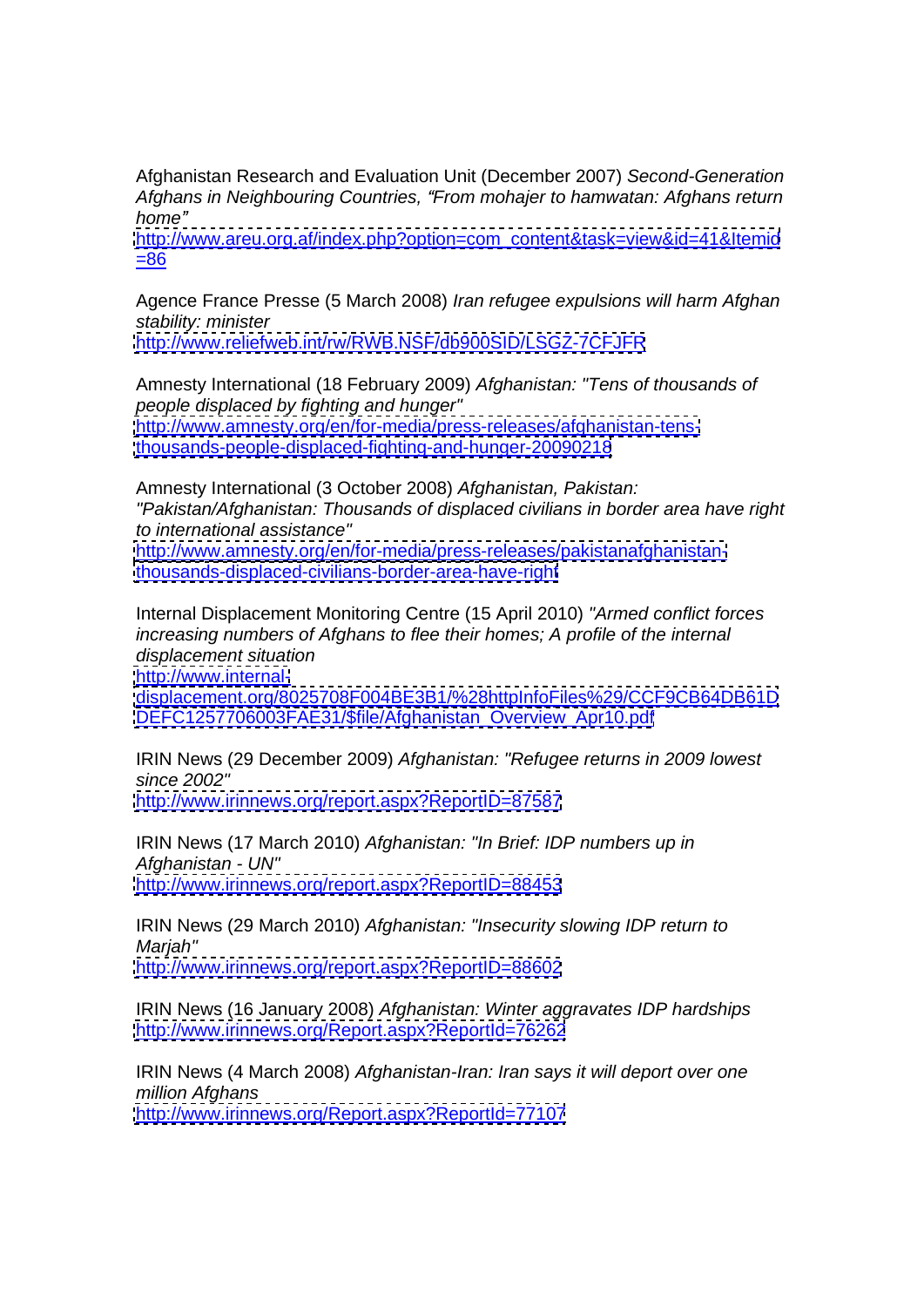IRIN News (28 February 2008) Afghanistan-Pakistan: Most Pakistani refugees return home <http://www.irinnews.org/Report.aspx?ReportId=77004>

IRIN News (17 February 2008) Afghanistan: Mass deportation from Iran may cause crisis, official warns <http://www.irinnews.org/Report.aspx?ReportId=76790>

IRIN News (21 November 2007) Afghanistan-Pakistan: No sudden deportation of "undocumented" Afghans in Pakistan <http://www.irinnews.org/Report.aspx?ReportId=75440>

Oxford Analytica (4 January 2008) Afghanistan: Refugees test stability, regional ties <http://www.oxan.com/display.aspx?ItemID=DB139644>

UNHCR (25 February 2008) Afghanistan Security Update Relating to Complementary Forms of Protection <http://www.unhcr.org/cgi-bin/texis/vtx/refworld/rwmain?docid=47c29d6e2>

UNHCR (31 December 2007) Eligibility Guidelines for Assessing the International Protection Needs of Afghan Asylum-Seekers http:/[/www.unhcr.org/cgi-bin/texis/vtx/refworld/rwmain?docid=477ce70a2](http://www.unhcr.org/cgi-bin/texis/vtx/refworld/rwmain?docid=477ce70a2)

UNHCR (29 January 2005) Considerations Relating to Cessation on the Basis of Article 1 C (5) of the 1951 Convention With Regard to Afghan Refugees and Persons Determined in Need of International Protection <http://www.unhcr.org/cgi-bin/texis/vtx/refworld/rwmain?docid=425a49e14>

UNHCR (28 February 2008) Hard decisions as Pakistan's largest refugee village faces closure <http://www.unhcr.org/news/NEWS/47c6d9cf4.html>

University of Oxford (January 2008) Voluntary Repatriation' and the Case of Afghanistan: A Critical Examination, Refugee Studies Centre <http://www.rsc.ox.ac.uk/PDFs/RSCworkingpaper46.pdf>

UNHCR (10 August 2005) Norway, Islamic Republic of Afghanistan, and UNHCR, Tripartite Memorandum of Understanding between the Government of Norway, the Islamic Republic of Afghanistan, and the United Nations High Commissioner for Refugees

<http://www.unhcr.org/cgibin/texis/vtx/home/opendoc.pdf?tbl=SUBSITES&id=430a> fab82